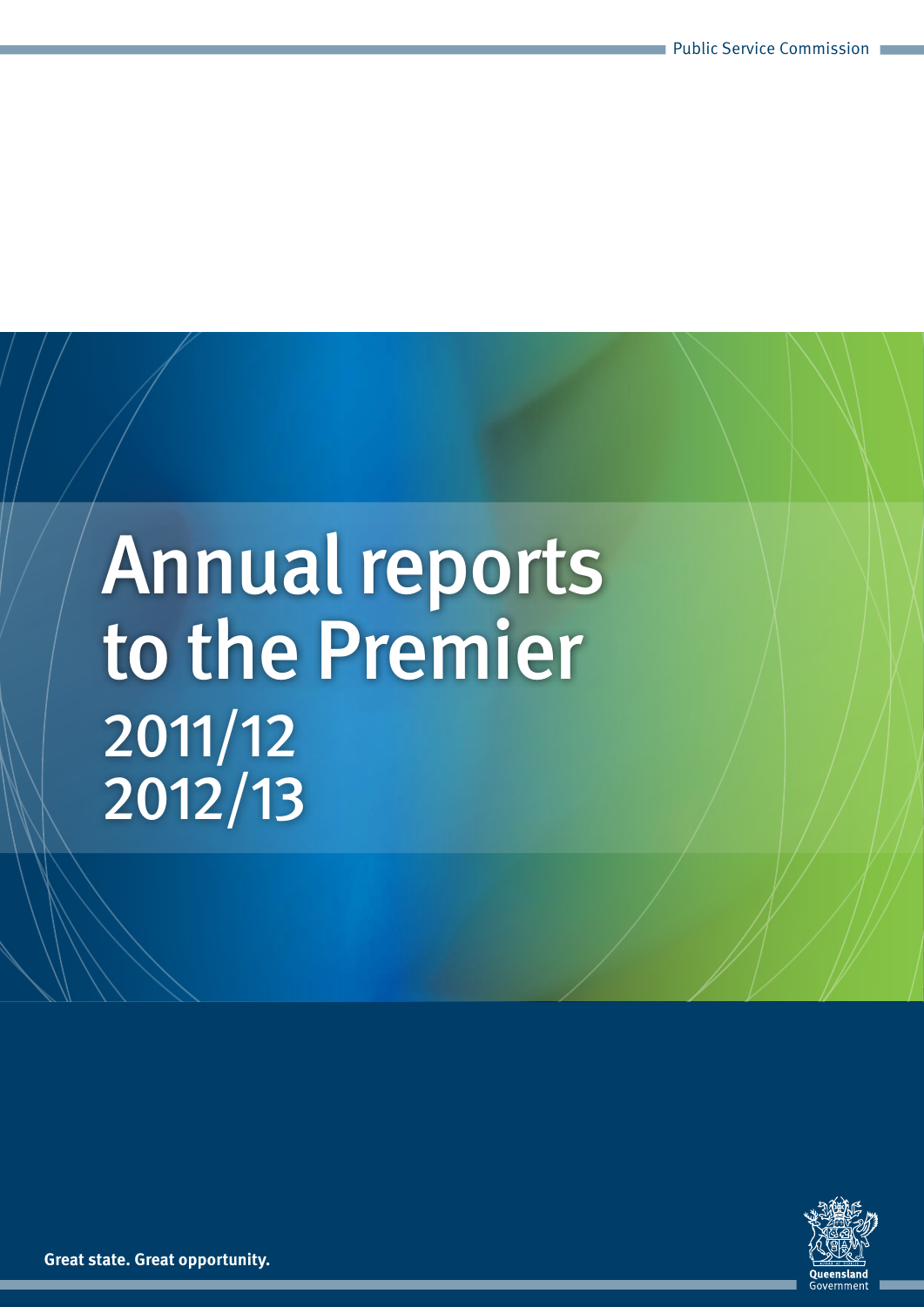17 December 2013

The Honourable Campbell Newman MP Premier of Queensland Executive Building 100 George St Brisbane QLD 4000

Dear Premier,

I am pleased to present the annual reports on public service appeals for the reporting periods 2011/12 and 2012/13, fulfilling the requirements of section 218C of the [Public Service Act 2008](https://www.legislation.qld.gov.au/LEGISLTN/CURRENT/P/PublicServA08.pdf) (the Act).

On 1 July 2012, responsibility to hear and decide public service appeals changed from the statutory role of an appeals officer in the Public Service Commission (PSC) to members of the Queensland Industrial Relations Commission (QIRC) appointed as appeals officers under section 88A of the Act.

The PSC appeals registry function was subsequently transferred to the Industrial Registry of the QIRC on 1 January 2013, completing the transfer of public service appeals to the QIRC. This change contributes to the government's commitment to streamlining service delivery.

This streamlining came after substantial improvements were made to the appeals system, particularly in relation to timeliness and consistency in decision making. This facilitated a very smooth transition.

This report details the appeals started, lapsed, withdrawn or decided in relation to public service employees during the reporting periods 2011/12 and 2012/13.

Appeals decreased slightly in 2011/12 and again in 2012/13. This continues a downward trend over the past five years, consistent with efforts to improve agency decision making and improvements in PSC communication about the limited scope of appeals. A further reduction in appeals is anticipated in 2013/2014 following the repeal of [Directive 8/10: Managing Employee Complaints](http://www.psc.qld.gov.au/publications/directives/assets/2010-8-managing-employee-complaints.pdf) on 21 June 2013, which means there is no longer an external review mechanism under the appeals provisions of the [Act](https://www.legislation.qld.gov.au/LEGISLTN/CURRENT/P/PublicServA08.pdf) in relation to an agency's decision on employee complaints.

Pursuant to section 218C (2) of the Act, I would welcome any request for further information from me concerning particular information mentioned in the report.

Yours sincerely

Andrew Chesterman **Commission Chief Executive Public Service Commission**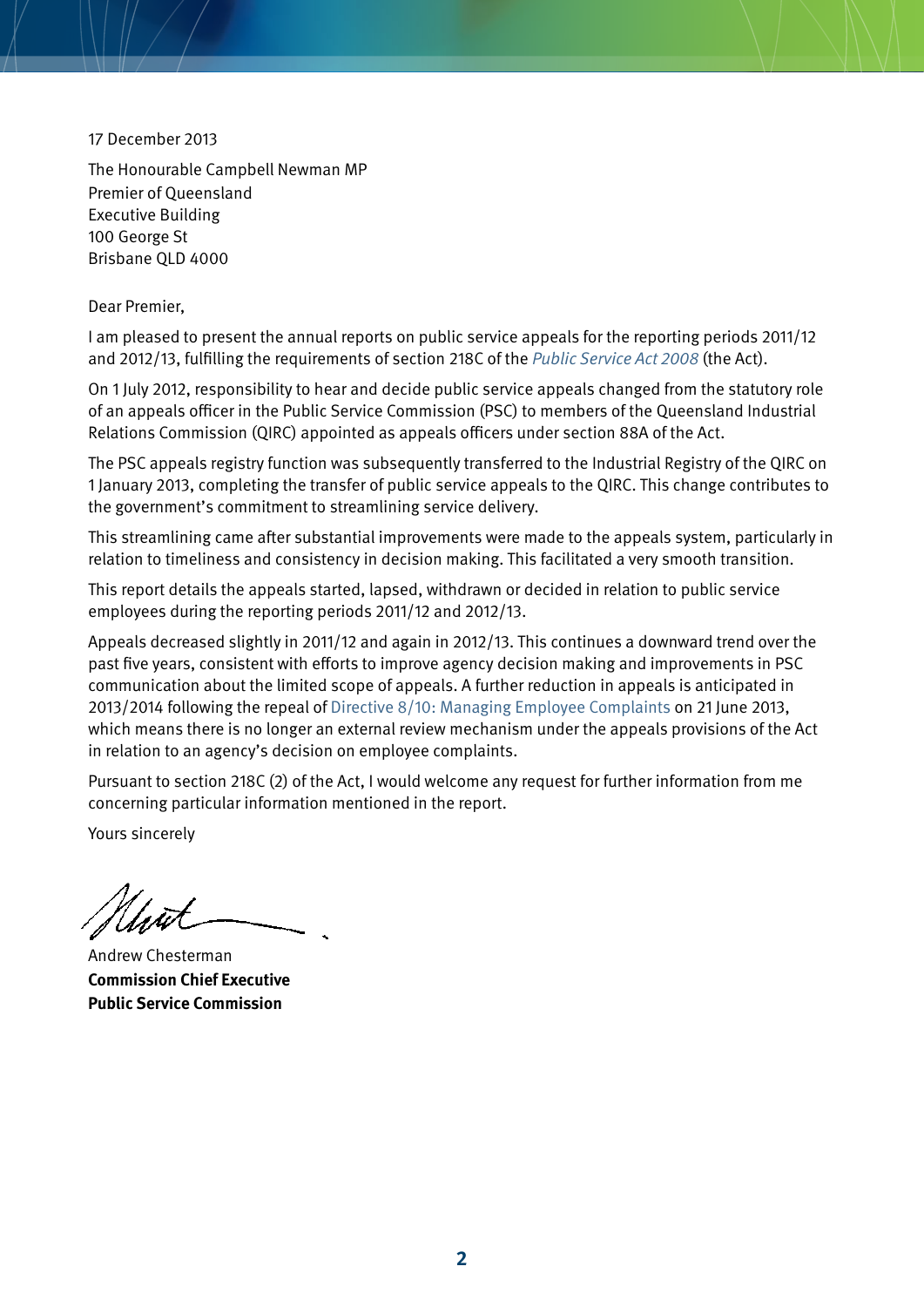# **Contents**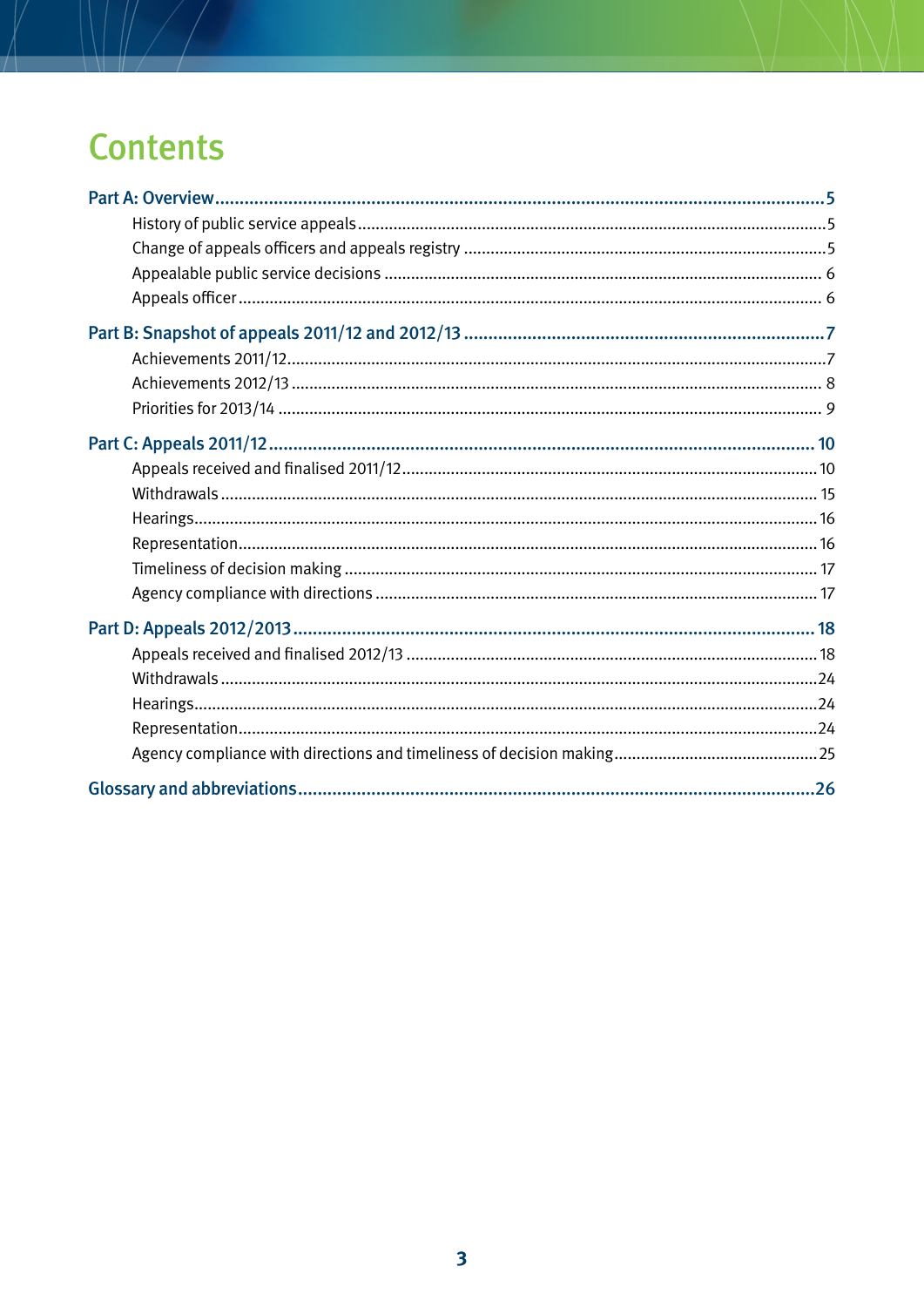# Figures

| Figure 3: Withdrawal of appeal, pre and post hearing 2011/12, as a percentage of withdrawals in |  |
|-------------------------------------------------------------------------------------------------|--|
| 2011/12                                                                                         |  |
|                                                                                                 |  |
|                                                                                                 |  |
|                                                                                                 |  |
| Figure 8: Appeals received and finalised 2012/13, by agency and appeal type -                   |  |
|                                                                                                 |  |
| Figure 9: Appeals received and finalised 2012/13, by agency and appeal type $-$                 |  |
|                                                                                                 |  |
| Figure 10: Appeals received and finalised 2012/13, by agency and appeal type -                  |  |
|                                                                                                 |  |
| Figure 11: Appeals received and finalised 2012/13, by agency and appeal type $-$                |  |
|                                                                                                 |  |
|                                                                                                 |  |
|                                                                                                 |  |
|                                                                                                 |  |

# Tables

| Table 2: Appeals received and finalised 2011/12, by agency and finalisation outcome 11    |     |
|-------------------------------------------------------------------------------------------|-----|
| Table 3: Appeals received and finalised 2011/12, by agency and appeal type 12-14          |     |
|                                                                                           |     |
| Table 5: Appeals received and finalised 2012/13, by agency and finalisation outcome  19   |     |
| Table 6: Appeals received and finalised 2012/13, by agency and appeal type:               | .22 |
| Table 7: Appeals received and finalised 2012/13, by agency and appeal type:               | 22  |
| Table 8: Appeals received and finalised 2012/13, by agency and appeal type:               | .22 |
| Table 9: Appeals received and finalised 2012/13, by agency and appeal type:               | .22 |
| Table 10: Appeals received and finalised 2012/13, by agency and appeal type: decision $-$ | .23 |
| Table 11: Appeals received and finalised 2012/13, by agency and appeal type: decision $-$ | .23 |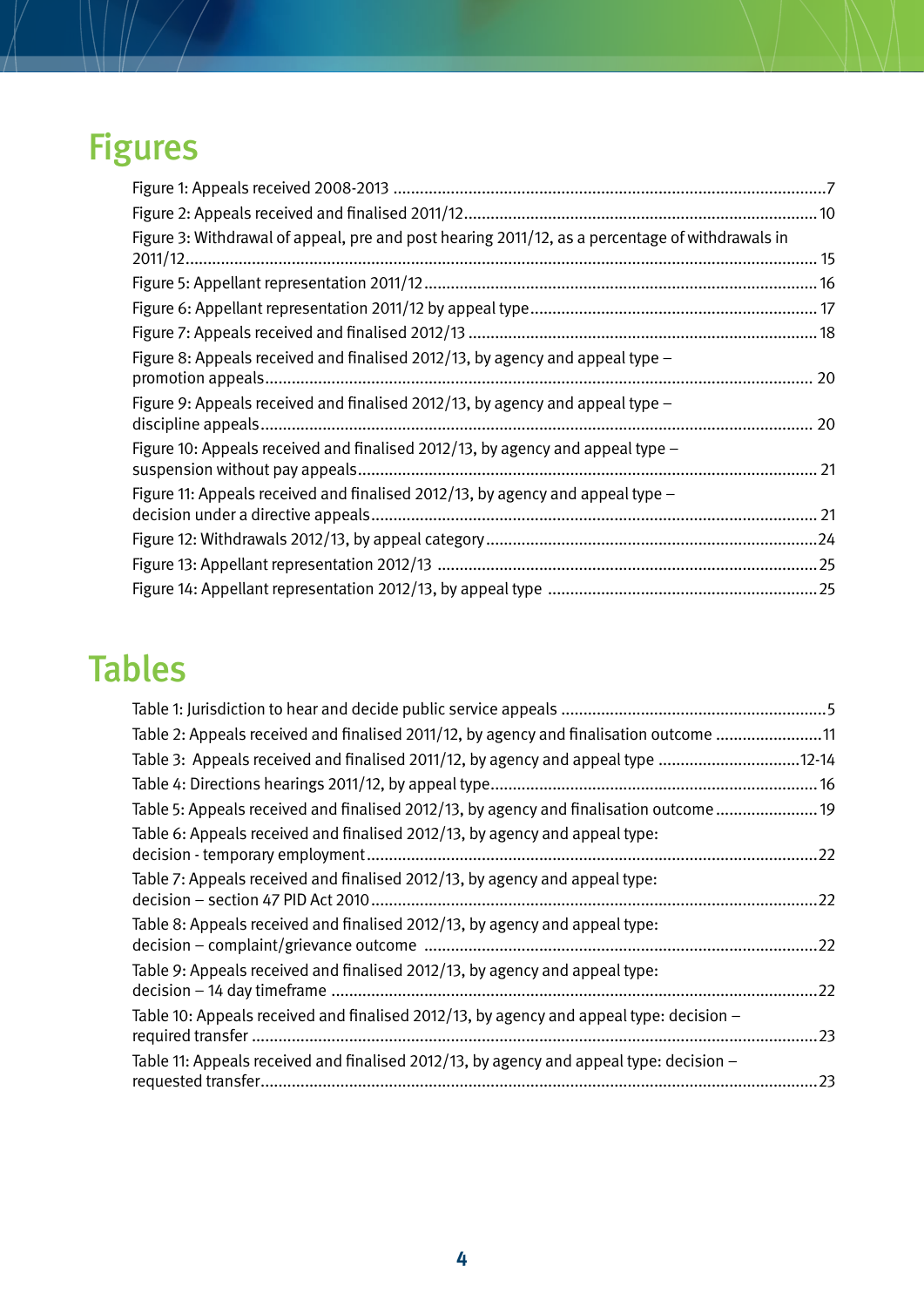# <span id="page-4-0"></span>Part A: Overview

**Part A** includes an overview of public service appeals in the 2011/12 and 2012/13 reporting periods and highlights the achievements and priorities for the jurisdiction.

**Part B** contains a snapshot of public service appeals data for 2011/12 and 2012/13.

**Part C** contains public service appeals data for 2011/12. During 2011/12, public service appeals were heard by the independent appeals officer located at the Public Service Commission (PSC) and sessional adjudicators, with administrative support from the PSC.

**Part D** sets out public service appeals data for 2012/13. From 1 July 2012, public service appeals were heard by appeals officers who are members of the Queensland Industrial Relations Commission (QIRC). Part D is the inaugural report for appeals heard by QIRC members who are also appointed appeals officers under the [Public Service Act 2008](https://www.legislation.qld.gov.au/LEGISLTN/CURRENT/P/PublicServA08.pdf) (the Act).

# **History of public service appeals**

Public service appeals provide an avenue for Queensland public service employees to seek a review of decisions that affect them (in addition to rights under industrial relations legislation). Public service appeals support integrity, accountability, ethical and equitable work practices and decisions in the public service.

Public service appeal rights in their current form can be traced back to the now repealed [Public Sector](https://www.legislation.qld.gov.au/LEGISLTN/REPEALED/P/PublicSecManCA90_01_.pdf)  [Management Commission Act 1990](https://www.legislation.qld.gov.au/LEGISLTN/REPEALED/P/PublicSecManCA90_01_.pdf). Public service appeals have been heard and decided by various bodies and officers since that time as set out in Table 1.

| <b>Date</b>                      | Officer/body with jurisdiction to hear and decide public service appeals                                                                                                                            |
|----------------------------------|-----------------------------------------------------------------------------------------------------------------------------------------------------------------------------------------------------|
| 1990 - 1996                      | Commissioner for Public Sector Equity or the Classification Review Tribunal                                                                                                                         |
| $1996 - 2010$                    | Appeals made to the Public Service Commissioner (who delegated power under the legislation<br>to hear and decide appeals of public service employees)                                               |
| 1 November 2010 -<br>1 July 2012 | Statutory role of appeals officer who was appointed as a Senior Executive of the public service.<br>Sessional adjudicators were also utilised as required by a delegation from the appeals officer. |
| 1 July 2012 - present            | Appeals officers who are also members of the QIRC.                                                                                                                                                  |

#### **Table 1: Jurisdiction to hear and decide public service appeals**

# **Change of appeals officers and appeals registry**

Section 88A of the Act provides for the appointment of appeals officers to hear and decide public service appeals.

From 1 July 2012, the function of hearing and deciding appeals changed from a senior executive appointed to the statutory role of appeals officer within the PSC to appeals officers appointed from the members of the QIRC.

This change was effected by the [Industrial Relations \(Fair Work Harmonisation\) and Other Legislation](https://www.legislation.qld.gov.au/LEGISLTN/ACTS/2012/12AC007.pdf)  [Amendment Act 2012](https://www.legislation.qld.gov.au/LEGISLTN/ACTS/2012/12AC007.pdf) which, in part, amended the appeal provisions of the Act.

During the transition (from 1 July 2012 to 31 December 2012), the PSC appeals registry continued to provide administrative support for the appeals function under the supervision of the former appeals officer.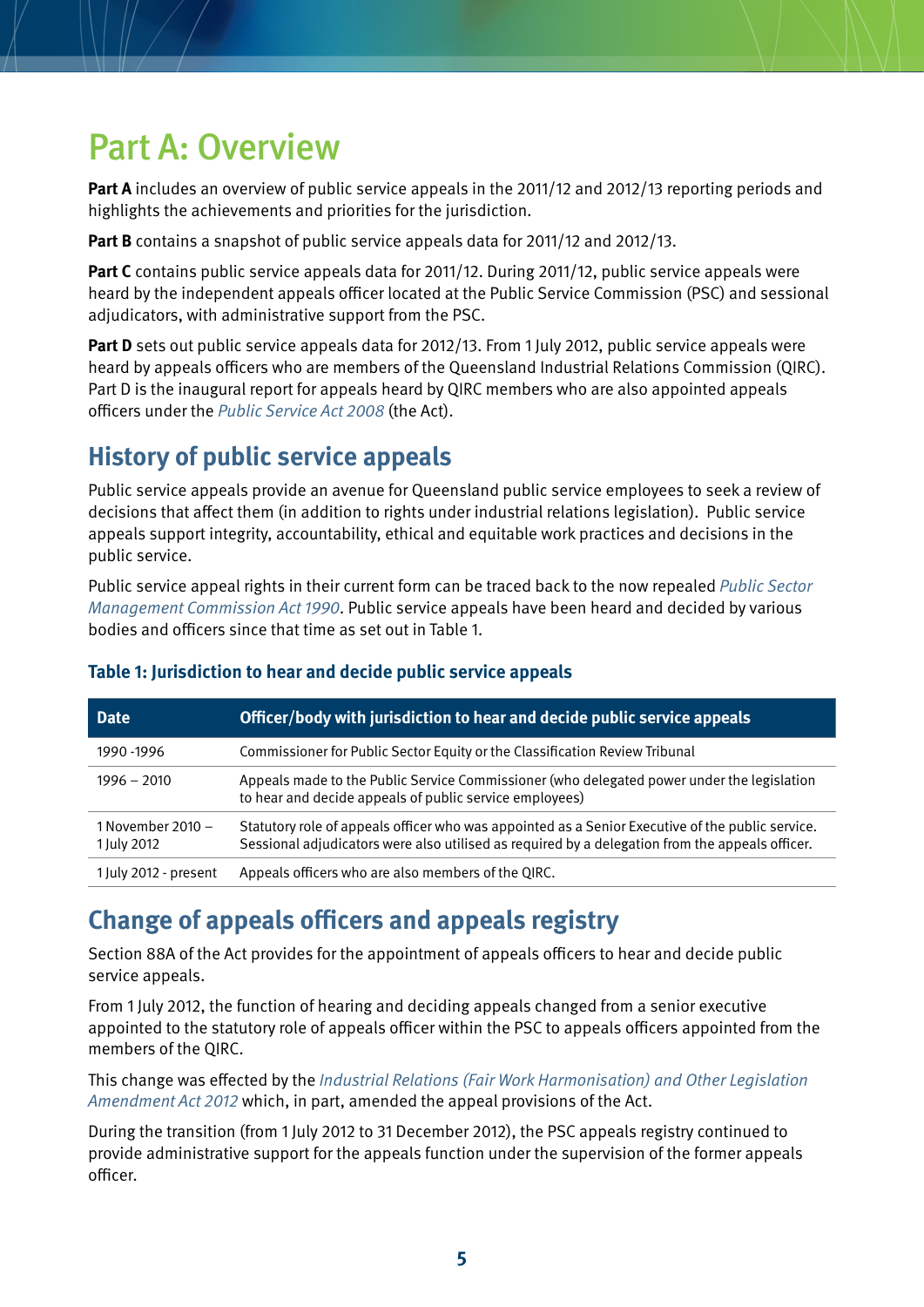<span id="page-5-0"></span>Further changes to the Act through the [Public Service and Other Legislation Amendment Act 2012](https://www.legislation.qld.gov.au/LEGISLTN/ACTS/2012/12AC022.pdf) transferred the appeals registry function to the Industrial Registry, from 1 January 2013.

The PSC retains responsibility for reporting to the Queensland Premier annually on appeals statistics and trends pursuant to section 218C of the Act. Appeals officers must provide copies of appeal decisions to the PSC (pursuant to section 208 of the Act).

The former PSC appeals officer provided a number of briefings to the new appeals officers and the Industrial Registry to support the effective transition of the appeals officers and appeals registry functions.

### **Appealable public service decisions**

Decisions which may be appealed against (and by which type of employee) are listed in section 194 and 196 of the Act. Broadly, appeals can be made against the following types of decisions:

- • A decision to take, or not to take action under a directive (if the public service employee is entitled to appeal under [Directive No. 19/10: Appeals\)](http://www.psc.qld.gov.au/publications/directives/assets/2010-19-appeals.pdf) 1
- Discipline decisions for a public service employee or a former public service employee if the employee is entitled to appeal under a directive made by the Commission Chief Executive (a CCE directive)
- Promotion decisions (if the public service officer aggrieved by the decision is entitled to appeal under a CCE directive)
- Decisions regarding the continuation of an employee's temporary employment status
- Transfer decisions for public service officers
- Suspension without pay
- Decision not to relocate a public service employee who has made a public interest disclosure section 47, [Public Interest Disclosure Act 2010](https://www.legislation.qld.gov.au/LEGISLTN/CURRENT/P/PubIntDisA10.pdf)
- A decision about anything else against which another Act allows a person to appeal (section 194(1)(f)).

A person must have standing to appeal, as set out in section 196 of the Act.

# **Appeals officer**

Between 1 November 2010 and 1 July 2012, public service appeals were heard by a senior executive of the public service appointed as the appeals officer to independently hear and decide public service appeals.

From 1 July 2012, appeals officers appointed from members of the QIRC heard public service appeals.

Appeals officers are appointed under Chapter 3, Part 5 of the Act and must perform their functions independently, impartially, fairly, and in the public interest, without direction from the PSC, the Commission Chief Executive or any Minister2 .

An appeals officer must review the original decision to determine whether the decision is fair and reasonable. For a promotion or disciplinary decision, the appeal is a review of the original decision based on the evidence available to the decision maker when the decision was made (section 201).

<sup>1</sup> This ground includes employee complaints (but only until 21 June 2013, when [Directive 08/10: Managing employee complaints](http://www.psc.qld.gov.au/publications/directives/assets/2010-8-managing-employee-complaints.pdf) was repealed) and employees requiring placement (but only until 1 July 2013 when [Directive 06/12: Employees requiring](http://www.psc.qld.gov.au/publications/directives/assets/2012-6-employees-requiring-placement_2.pdf)  [placement](http://www.psc.qld.gov.au/publications/directives/assets/2012-6-employees-requiring-placement_2.pdf) was replaced by [Directive 06/13: Employees requiring placement](http://www.psc.qld.gov.au/publications/directives/assets/2013-6-employees-requiring-placement-directive.pdf) which effectively removed the right of appeal).

<sup>2</sup> [Public Service Act 2008](https://www.legislation.qld.gov.au/LEGISLTN/CURRENT/P/PublicServA08.pdf), section 88G.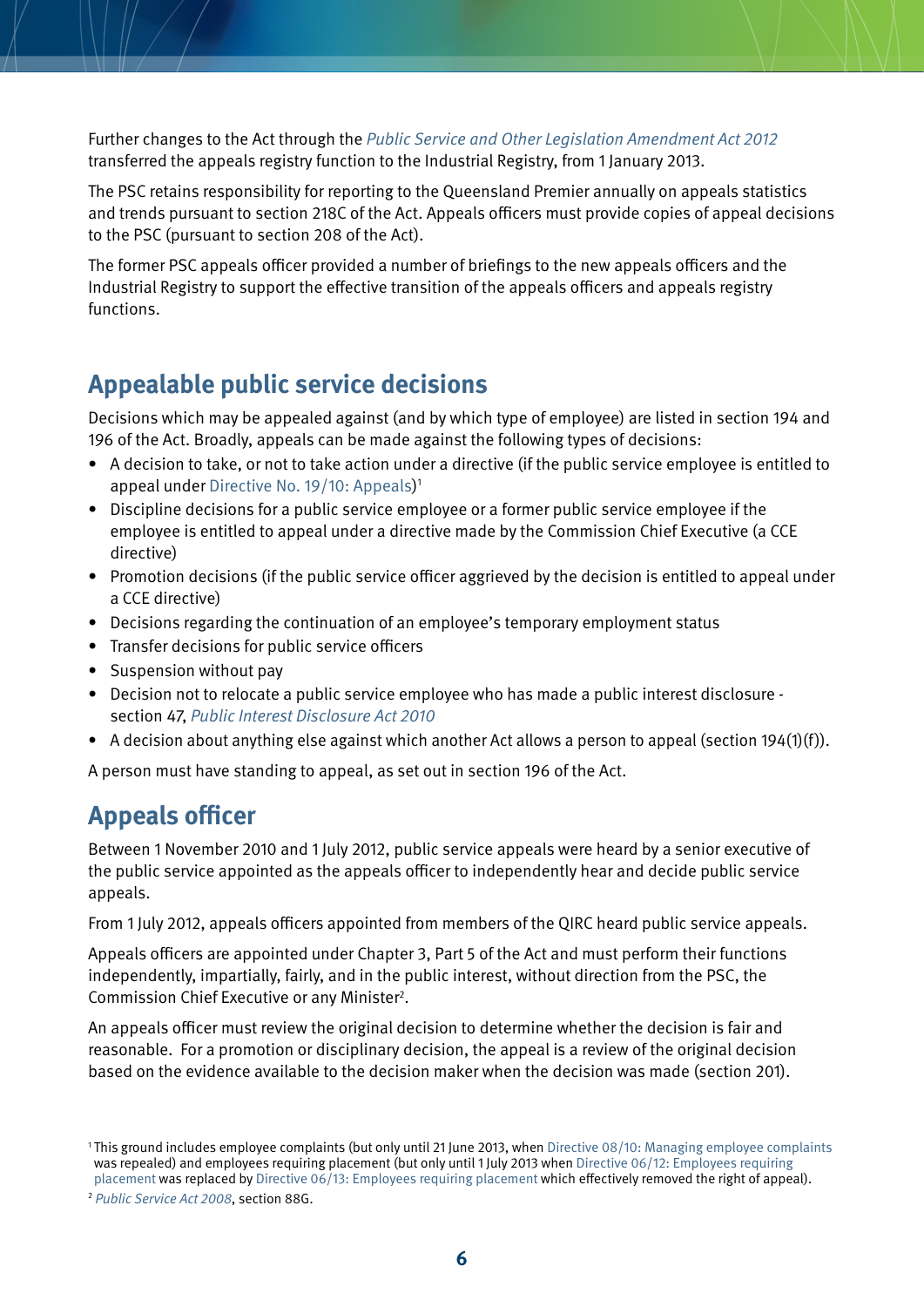# <span id="page-6-0"></span>Part B: Snapshot of appeals 2011/12 and 2012/13

Appeals decreased slightly in 2011/12 (9%) and in 2012/13 (8%). This continues a downward trend over the past five years, consistent with efforts to improve agency decision making and improvements in PSC communication about the limited scope of appeals.

In 2011/12, 22% of appeals were allowed with 36 out of 162 appeals received and finalised. This decreased in 2012/13, with only 9% of appeals allowed and 12 out of 139 appeals received and finalised.



#### **Figure 1: Appeals received 2008-2013**

\* Appeals received between financial years 2008/09 to 2012/13.

# **Achievements 2011/12**

- • On 1 January 2012, a single notice of appeal was introduced to streamline the lodgement process with a greater focus on the type of decision being appealed. The single notice of appeal replaced three separate forms.
- • On 1 July 2011, Appeal Services introduced a new business model for the hearing and deciding of appeals, which included the use of sessional adjudicators to perform the appeals function under the Act. This reform was foreshadowed in the [Appeal Services Annual Report to the Premier 2010/11](http://www.psc.qld.gov.au/publications/subject-specific-publications/assets/Appeals_services_premiers_report_v4.pdf).
- • A trial of revised processes for promotion appeals was conducted during the trial period of 1 April 2011 to 7 November 2011 (also foreshadowed in the Appeal Services Annual Report to the Premier 2010/11). The goal of the trial was to test a revised process to expedite promotion appeals. The trial was a success. There was a:
	- 31% reduction in the average time taken to finalise a promotion appeal (from 49 days to 34 days);
	- 56% reduction in the average number of days taken to decline to hear a promotion (from 40.5 to 18 days); and
	- 58% decrease in the average time taken to determine there was no right of appeal for a promotion appeal (to an average of 5 days, from 7 days).
- A new practice direction for promotion appeals was introduced on 20 March 2012, following a successful trial of the new process in 2011. The new process follows more closely the intent of the Act which has the review of the promotion decision undertaken by an independent third party, the appeals officer, rather than the onus of demonstrating a process flaw being solely the responsibility of the appellant.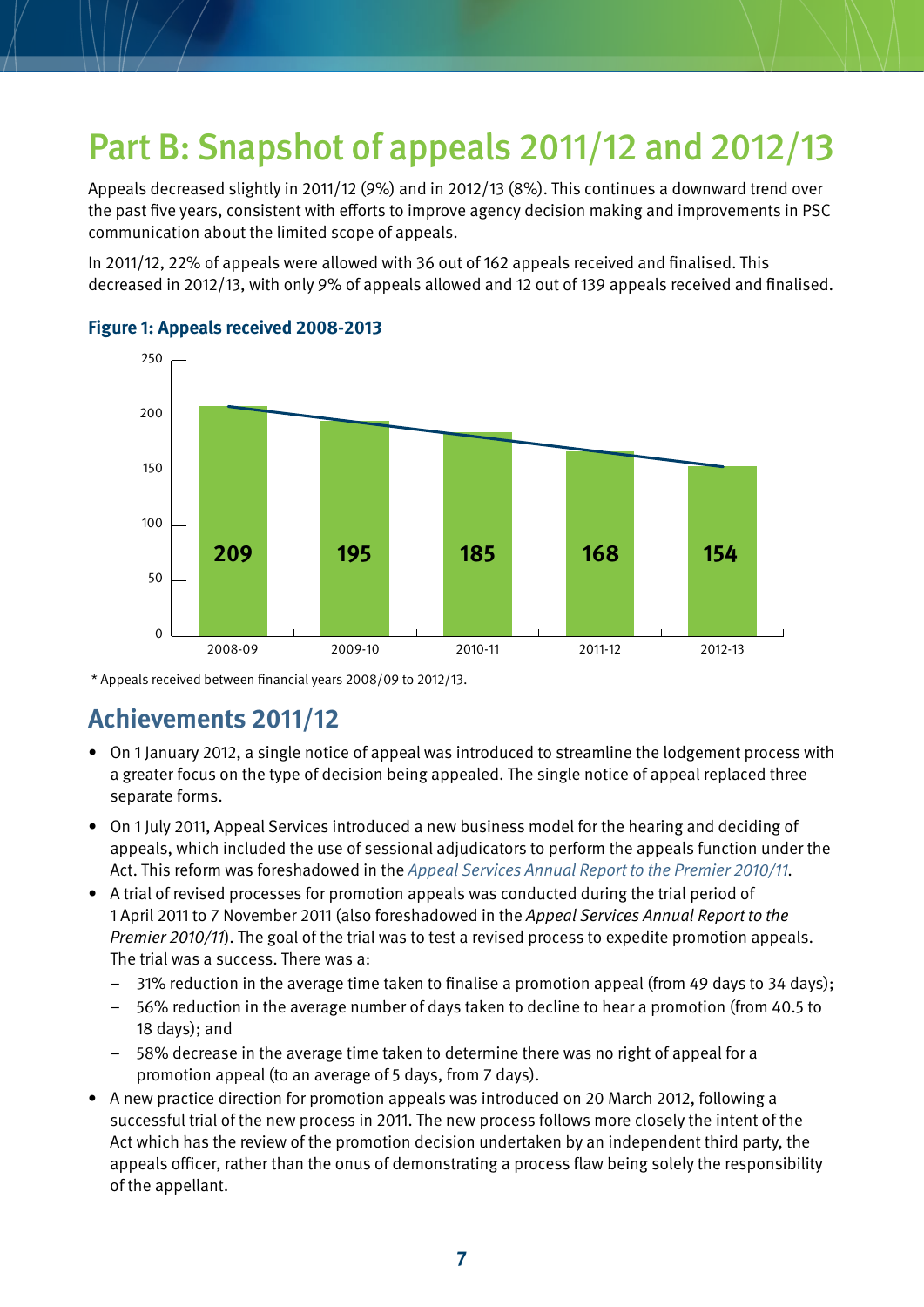- <span id="page-7-0"></span>• A new practice direction was introduced on 10 October 2011 for the management and hearing of teacher transfer appeals which included a standard approach of deciding the appeals following an exchange of written submissions without a hearing.
- In 2011/12, stakeholders increased their engagement with appeals due to the publication of notable cases on the PSC website and the appeals officer forum. The publication of notable cases with deidentified information about case decisions allowed employee organisations and agencies to inform their practice.
- A stakeholder forum held in November 2011 provided stakeholders with an opportunity to hear about practice changes and significant decisions. This forum also included a session by the Office of Fair and Safe Work Queensland on 'Resolve at work – an early intervention model' which provided attendees with an option about how to manage these types of issues in the workplace.
- Stakeholder engagement also included workshops to improve workforce management practice.
- • A quarterly communiqué was sent to all stakeholders including government agencies and their decision-makers, employees, employee organisations and the PSC (as foreshadowed in the [Appeal](http://www.psc.qld.gov.au/publications/subject-specific-publications/assets/Appeals_services_premiers_report_v4.pdf)  [Services Annual Report to the Premier 2010/11](http://www.psc.qld.gov.au/publications/subject-specific-publications/assets/Appeals_services_premiers_report_v4.pdf)).

# **Achievements 2012/13**

- From 1 July 2012 to early 2013, the former appeals officer supported the transition of the appeals officers and appeals registry functions and provided a number of presentations to the new appeals officers about the appeal provisions, categories of appeal and role of the appeals officers in hearing and deciding appeals.
- The PSC appeals registry supported a seamless transition of the appeals registry functions to the industrial registry including providing systems, processes and tools to guide decision making.
- The PSC supported the introduction of the Industrial Relations (Fair Work Act Harmonisation) and [Other Legislation Amendment Act 2012](https://www.legislation.qld.gov.au/LEGISLTN/ACTS/2012/12AC007.pdf) and the [Public Service and Other Legislation Amendment Act](https://www.legislation.qld.gov.au/LEGISLTN/ACTS/2012/12AC022.pdf)  [2012](https://www.legislation.qld.gov.au/LEGISLTN/ACTS/2012/12AC022.pdf) which implemented the change of appeals officers and the transfer of appeals registry functions.
- The new appeals officers adopted the practice directions of the former appeals officer and rebranded the notice of appeal form to reflect the change of appeals officers and appeals registry.
- The PSC facilitated additional legislative amendments (included in the Industrial Relations [Transparency and Accountability of Industrial Organisations and Other Acts Amendment Act 2013](https://www.legislation.qld.gov.au/LEGISLTN/ACTS/2013/13AC029.pdf)) to improve the management of public service appeals by establishing the role of a senior appeals officer, responsible for deciding appeal procedures and making practice directions for public service appeals. The senior appeals officer is the Vice President of the QIRC.
- In 2013, the senior appeals officer commenced a review of the Appeals Guide to reflect the change of appeals officers and appeals registry.
- The PSC Advisory Service continued to provide general advice about the appeal provisions of the Act to public service employees and to agency human resources and industrial relations practitioners.
- • After consultation with government agencies, on 21 March 2013 the PSC Commission Chief Executive issued a revised Discipline Guideline to streamline and improve discipline processes and practice across government.
- In early 2013, the PSC conducted three workshops on the issue of discipline to encourage early and skilled resolution of workplace disputes.
- [Directive 8/10: Managing employee complaints](http://www.psc.qld.gov.au/publications/directives/assets/2010-8-managing-employee-complaints.pdf) was repealed on 21 June 2013. This removed a right of appeal for employees regarding employee complaints. In particular, this means that requested transfers, predominately by teachers, will no longer be appealable. It is anticipated that this will reduce the overall number of appeals. However, an employee's right of internal review conducted by the agency has not been withdrawn.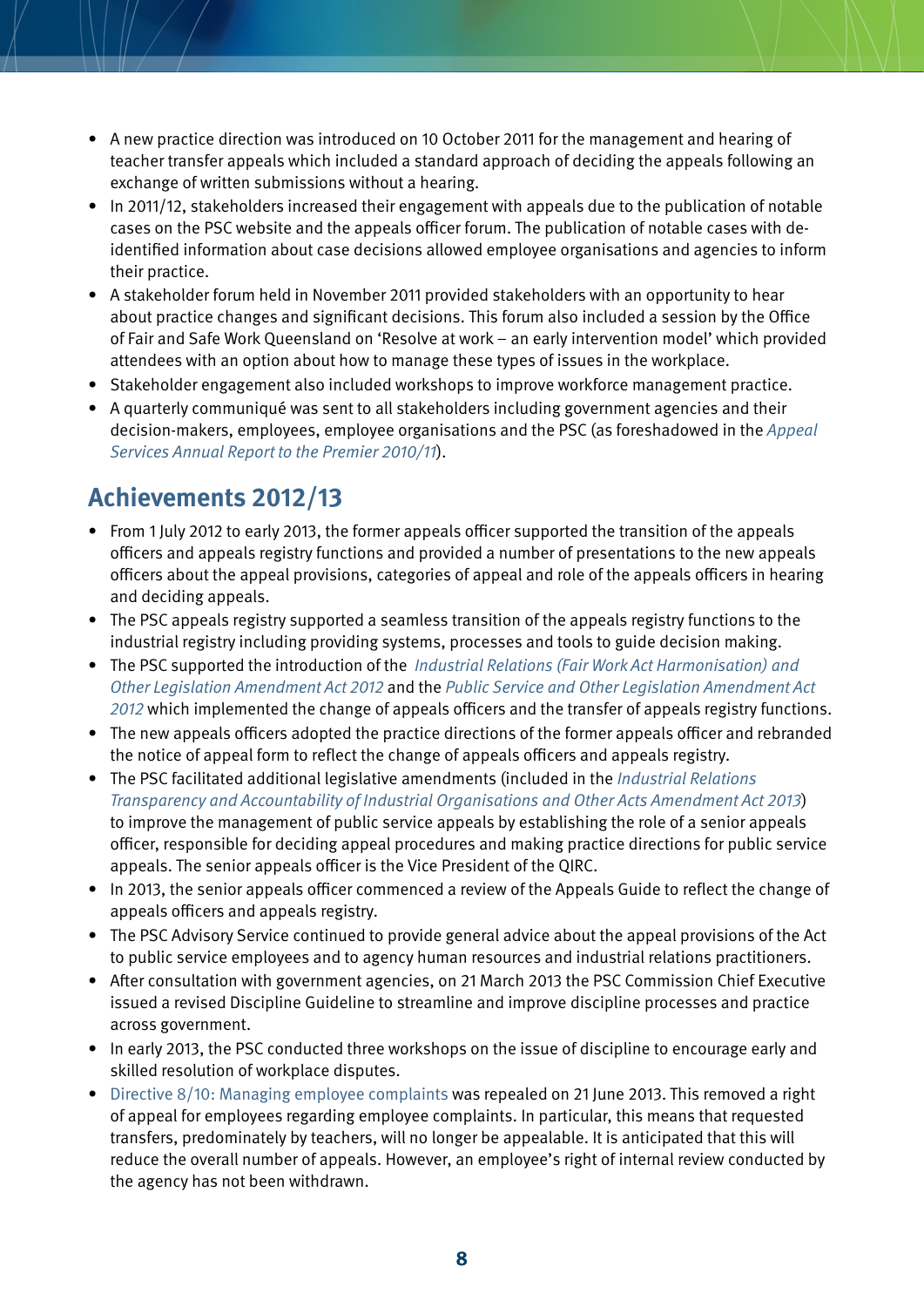# <span id="page-8-0"></span>**Priorities for 2013/14**

- • A revised Appeals Guide is scheduled to be released in 2013/14.
- The senior appeals officer and the industrial registry are investigating options to increase their data reporting capacity.
- The PSC is reviewing [Directive 19/10: Appeals](http://www.psc.qld.gov.au/publications/directives/assets/2010-19-appeals.pdf) to reflect the changes to the appeals system.
- The PSC will continue to monitor the impact of the repeal or amendment of directives to the number and type of appeals received ([for example, Directive 08/10: Managing employee complaints\)](http://www.psc.qld.gov.au/publications/directives/assets/2010-8-managing-employee-complaints.pdf).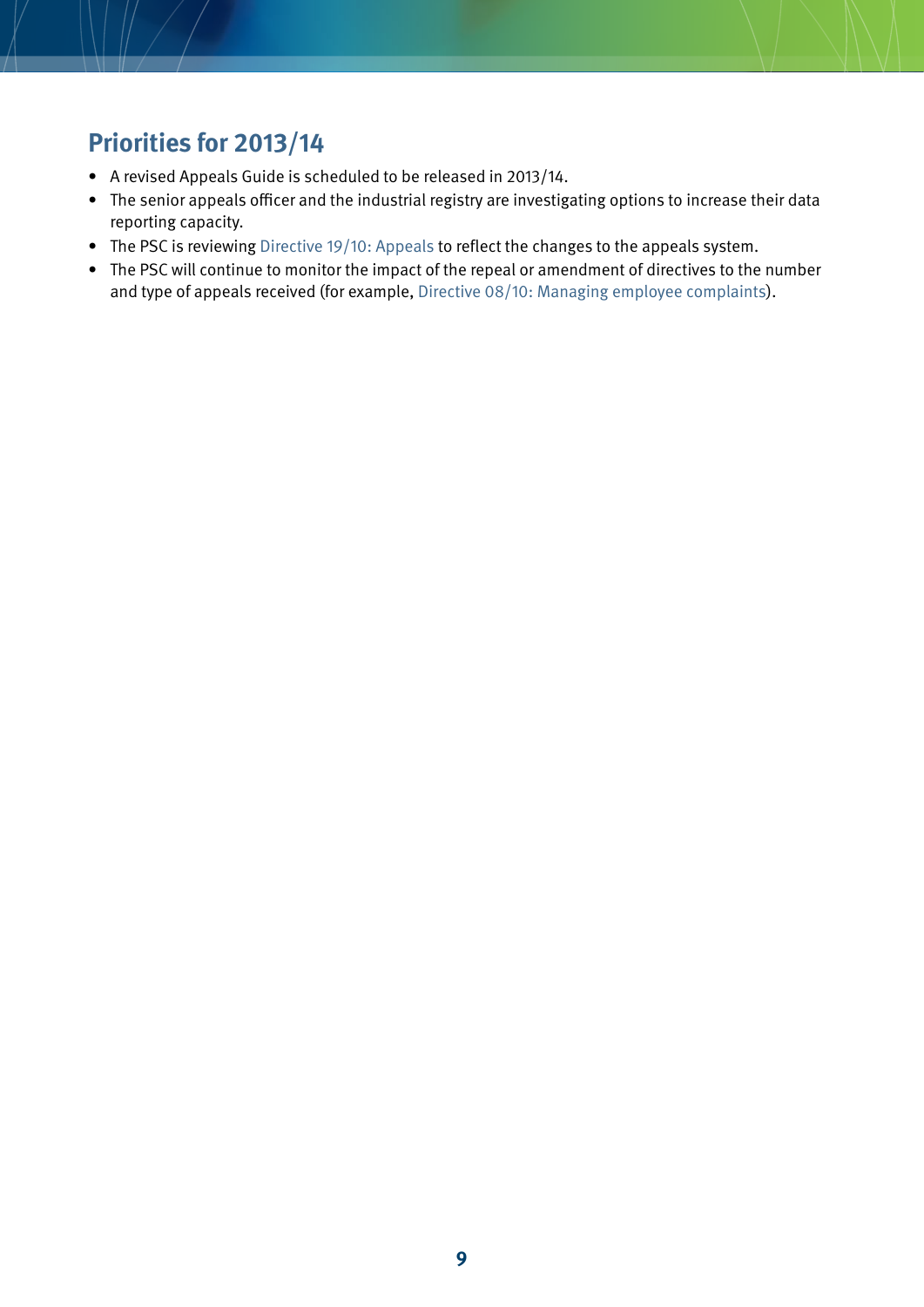# <span id="page-9-0"></span>Part C: Appeals 2011/12

# **Appeals received and finalised 2011/12**

Of the 168 appeals received between 2011/12, 162 appeals were received and finalised within that period with six carried over to 2012/13. Figure 2 depicts the outcomes of appeals received and finalised in 2011/12.

#### **Figure 2: Appeals received and finalised 2011/12**



Of the 162 appeals received and finalised in 2011/12, 36 (22%) were allowed. The remaining 126 appeals did not proceed to hearing because:

- there was no right of appeal 44 appeals  $(27\%)$ ;
- the appeal was dismissed  $-25$  appeals (16%);
- the appeal was declined to be heard  $-$  21 appeals (13%);
- $\bullet$  the appeal was withdrawn 20 appeals (12%); or
- the appeal lapsed  $-16$  (10%).

Table 2 depicts the number of appeals received and finalised in 2011/12, by agency and finalisation outcome.

Table 3 sets out the appeals received and finalised in 2011/12, by agency and appeal type.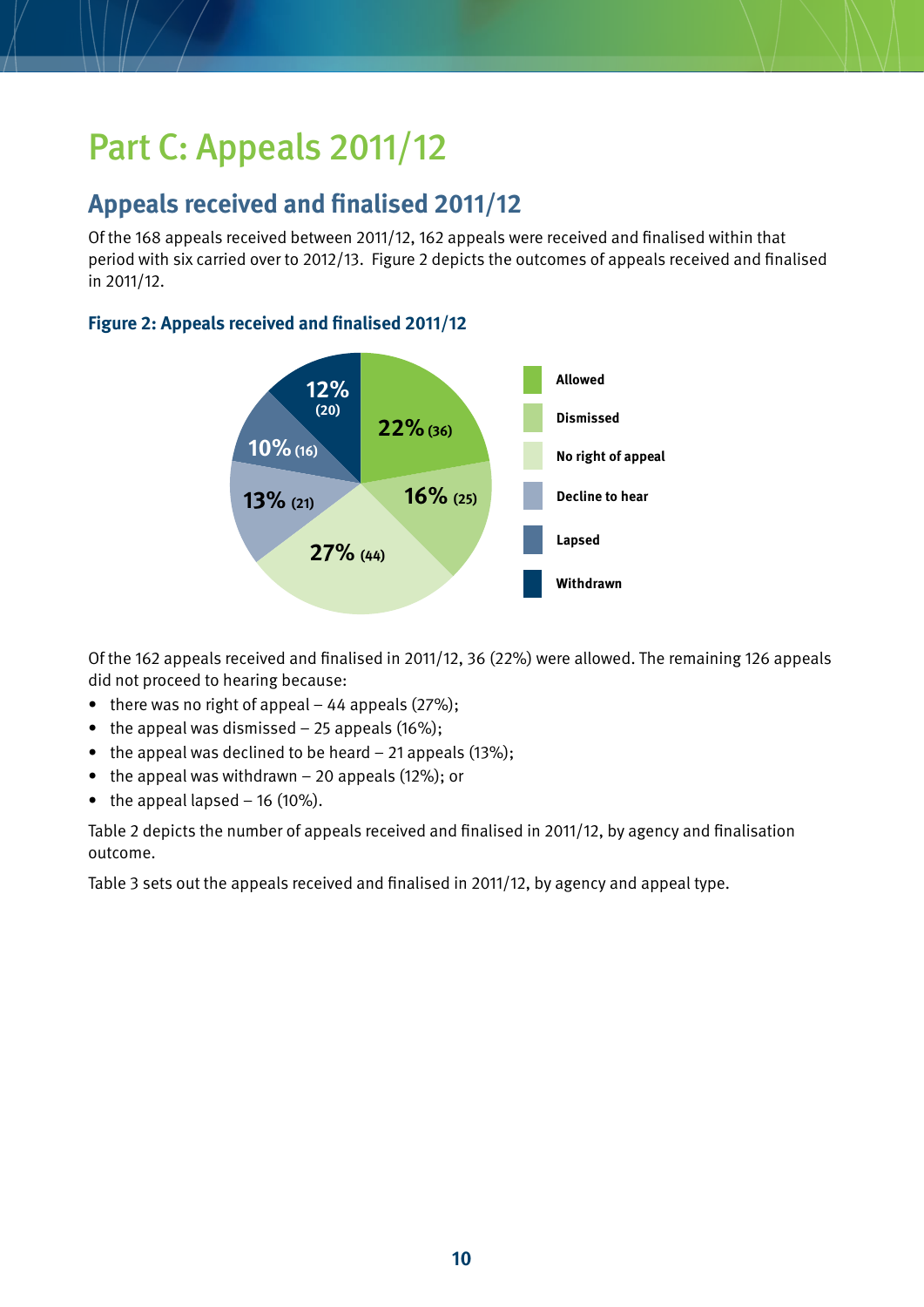| <b>Agency</b>                             | <b>Total</b><br>received<br>and<br>finalised | <b>Allowed</b>   | <b>Dismissed</b> | No right of<br>appeal | <b>Declined</b><br>to hear | <b>Lapsed</b>  | <b>Withdrawn</b> |
|-------------------------------------------|----------------------------------------------|------------------|------------------|-----------------------|----------------------------|----------------|------------------|
| <b>Communities</b>                        | 9                                            | $\overline{2}$   | $\boldsymbol{0}$ | $\mathbf{1}$          | $\overline{3}$             | $\mathbf{1}$   | $\overline{2}$   |
| Community<br>safety                       | 12                                           | $\overline{2}$   | $\mathbf{1}$     | 5                     | $\overline{2}$             | $\overline{2}$ | $\mathbf 0$      |
| <b>DEEDI</b>                              | 5                                            | $\mathbf{1}$     | $\mathbf{1}$     | $\boldsymbol{0}$      | $\mathbf 0$                | $\mathbf{1}$   | $\overline{2}$   |
| <b>DERM</b>                               | 4                                            | $\overline{2}$   | $\mathbf 0$      | $\mathbf 0$           | $\mathbf{1}$               | $\mathbf 0$    | $\mathbf{1}$     |
| DEF <sup>2</sup>                          | 47                                           | 10               | 17               | 6                     | $\overline{2}$             | $\overline{3}$ | 9                |
| <b>DJAG</b>                               | 9                                            | $\mathbf{1}$     | 3                | $\mathbf{3}$          | $\overline{2}$             | $\mathbf{0}$   | $\mathbf 0$      |
| <b>DPW</b>                                | $\overline{7}$                               | $\mathbf 0$      | $\mathbf{1}$     | $\overline{2}$        | $\mathbf{1}$               | $\overline{2}$ | $\mathbf{1}$     |
| <b>DTMR</b>                               | 9                                            | $\overline{2}$   | $\mathbf{1}$     | 6                     | $\mathbf 0$                | $\mathbf 0$    | $\boldsymbol{0}$ |
| <b>HQCC</b>                               | $\overline{2}$                               | $\mathbf 0$      | $\mathbf 0$      | $\overline{2}$        | $\mathbf 0$                | $\mathbf 0$    | $\boldsymbol{0}$ |
| Local<br>Government<br>and Planning       | $\overline{2}$                               | $\mathbf 0$      | $\mathbf 0$      | $\mathbf{1}$          | $\mathbf{1}$               | $\mathbf 0$    | $\boldsymbol{0}$ |
| <b>Office of Adult</b><br><b>Guardian</b> | $\mathbf{1}$                                 | $\mathbf{1}$     | $\boldsymbol{0}$ | $\mathbf 0$           | $\mathbf 0$                | $\mathbf 0$    | $\boldsymbol{0}$ |
| <b>OQPC</b>                               | $\mathbf{1}$                                 | $\mathbf 0$      | $\mathbf 0$      | $\boldsymbol{0}$      | $\mathbf 0$                | 1              | $\mathbf{1}$     |
| <b>Qld Health</b>                         | 49                                           | 12               | $\mathbf{1}$     | 17                    | 9                          | 6              | 4                |
| <b>QLeave</b>                             | $\mathbf{1}$                                 | $\mathbf{1}$     | $\boldsymbol{0}$ | $\pmb{0}$             | $\boldsymbol{0}$           | $\mathbf 0$    | $\boldsymbol{0}$ |
| <b>QPS</b>                                | $\mathbf{1}$                                 | $\mathbf{1}$     | $\mathbf 0$      | $\mathbf 0$           | $\boldsymbol{0}$           | $\mathbf 0$    | $\pmb{0}$        |
| <b>QLD Museum</b>                         | $\mathbf{1}$                                 | $\mathbf{1}$     | $\mathbf 0$      | $\pmb{0}$             | $\boldsymbol{0}$           | $\mathbf 0$    | $\boldsymbol{0}$ |
| QSS                                       | $\mathbf{1}$                                 | $\mathbf 0$      | $\mathbf 0$      | $\mathbf{1}$          | $\mathbf 0$                | $\Omega$       | $\pmb{0}$        |
| <b>Treasury</b>                           | $\mathbf{1}$                                 | $\boldsymbol{0}$ | $\boldsymbol{0}$ | $\pmb{0}$             | $\mathbf 0$                | $\mathbf 0$    | $\boldsymbol{0}$ |
| <b>Totals</b>                             | 162                                          | 36               | 25               | 44                    | 21                         | 16             | 20               |

#### <span id="page-10-0"></span>**Table 2: Appeals received and finalised 2011/12, by agency1 and finalisation outcome**

Notes

1. The Machinery of Government changes on 3 April 2012 (including the reconfiguration and renaming of government departments) by the incoming government are not reflected in this table.

2. Includes two matters which were subsequently subject to judicial review.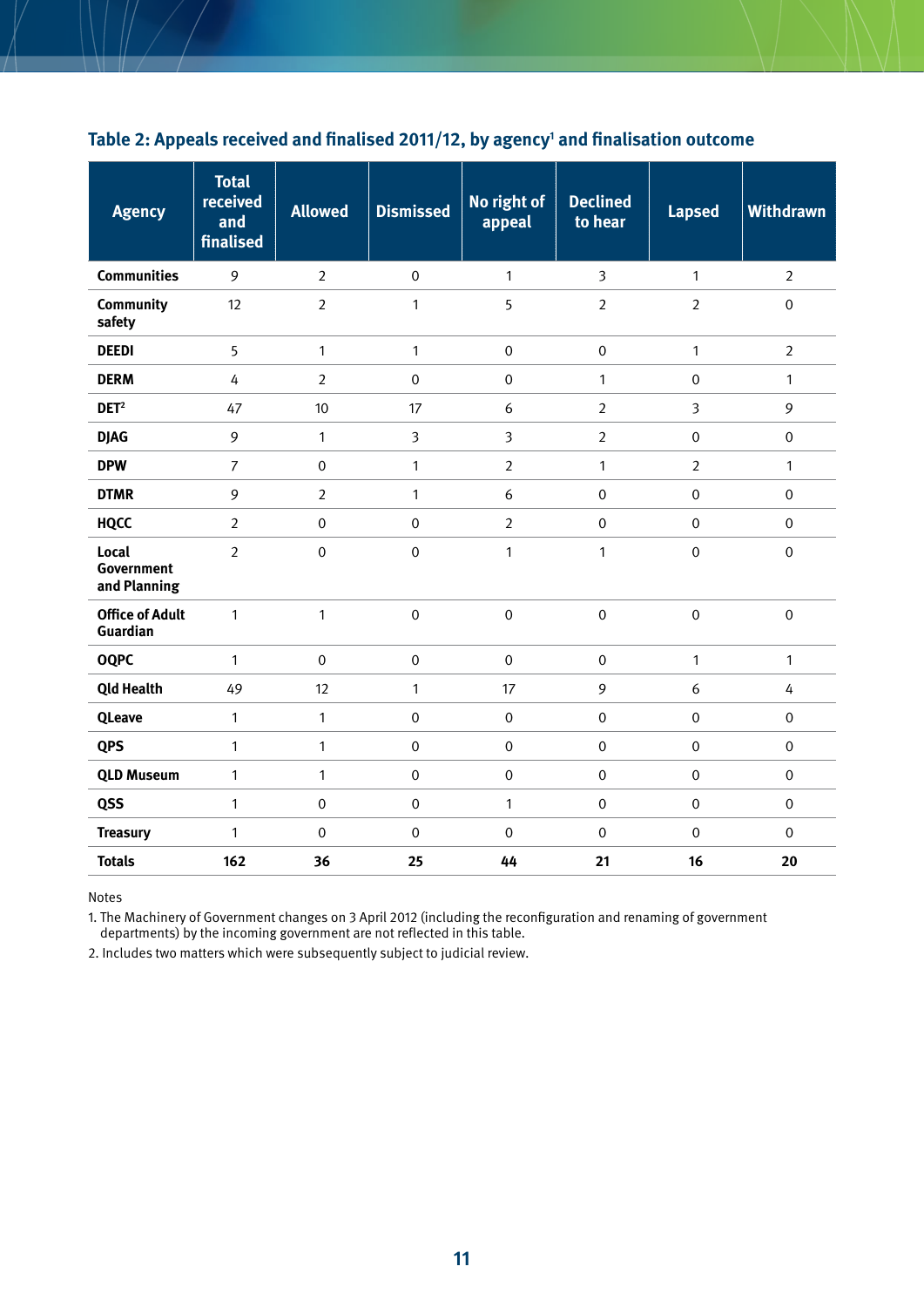|                                        | <b>Promotion</b>                       |                |                  |                    |                  |        |             | <b>Discipline</b>                      |                |                  |                    |                  |               |             | <b>Decision Temporary</b><br><b>Employment</b> |         |                  |                    |                         |             |                  |
|----------------------------------------|----------------------------------------|----------------|------------------|--------------------|------------------|--------|-------------|----------------------------------------|----------------|------------------|--------------------|------------------|---------------|-------------|------------------------------------------------|---------|------------------|--------------------|-------------------------|-------------|------------------|
| <b>Agency</b>                          | <b>Total received and</b><br>finalised | Allowed        | <b>Dismissed</b> | No right of appeal | Declined to hear | Lapsed | Withdrawn   | <b>Total received and</b><br>finalised | Allowed        | <b>Dismissed</b> | No right of appeal | Declined to hear | <b>Lapsed</b> | Withdrawn   | <b>Total received and</b><br>finalised         | Allowed | <b>Dismissed</b> | No right of appeal | <b>Declined to hear</b> | Lapsed      | Withdrawn        |
| <b>Communities</b>                     | 4                                      | 0              | 0                | 1                  | 2                | 0      | 1           | $\mathbf{1}$                           | 1              | $\mathbf 0$      | $\mathbf 0$        | 0                | $\mathbf 0$   | 0           | 1                                              | 1       | 0                | 0                  | $\pmb{0}$               | 0           | 0                |
| Community<br>safety                    | 6                                      | $\mathbf 0$    | $\mathbf 0$      | 4                  | 1                | 1      | 0           | 3                                      | $\overline{2}$ | $\mathbf 0$      | $\mathbf 0$        | $\pmb{0}$        | 1             | 0           | 0                                              | 0       | 0                | 0                  | $\boldsymbol{0}$        | $\mathbf 0$ | $\mbox{O}$       |
| <b>DEEDI</b>                           | 1                                      | $\mathbf{1}$   | $\mathbf 0$      | $\mathbf 0$        | 0                | 0      | $\mathbf 0$ | $\overline{2}$                         | 0              | $\mathbf{1}$     | $\mathbf 0$        | $\boldsymbol{0}$ | 0             | 1           | 0                                              | 0       | 0                | 0                  | $\mathbf 0$             | $\mathbf 0$ | $\boldsymbol{0}$ |
| <b>DERM</b>                            | 3                                      | $\overline{2}$ | 0                | 0                  | 1                | 0      | 0           | 1                                      | 0              | 0                | 0                  | 0                | 0             | 1           | 0                                              | 0       | 0                | 0                  | 0                       | 0           | 0                |
| <b>DET</b>                             | 4                                      | 0              | 0                | 2                  | 0                | 0      | 2           | 8                                      | 4              | 3                | 0                  | 0                | 1             | 0           | 6                                              | 0       | 1                | 2                  | 0                       | 1           | $\overline{2}$   |
| <b>DJAG</b>                            | 6                                      | 1              | 1                | 3                  | 1                | 0      | 0           | 3                                      | 0              | $\overline{2}$   | 0                  | 1                | 0             | 0           | 0                                              | 0       | 0                | 0                  | 0                       | $\mathbf 0$ | 0                |
| <b>DPW</b>                             | 4                                      | 0              | 0                | $\overline{2}$     | 0                | 2      | 0           | $\mathbf{1}$                           | 0              | $\mathbf 0$      | 0                  | 0                | 0             | 1           | 1                                              | 0       | 1                | 0                  | 0                       | 0           | 0                |
| <b>DTMR</b>                            | $\overline{2}$                         | 0              | 1                | 1                  | 0                | 0      | 0           | 3                                      | 2              | 0                | 1                  | 0                | 0             | 0           | 1                                              | 0       | 0                | 1                  | 0                       | 0           | $\mathbf 0$      |
| <b>HQCC</b>                            | 1                                      | 0              | $\mathbf 0$      | 1                  | 0                | 0      | 0           | 0                                      | 0              | 0                | $\mathbf 0$        | 0                | 0             | 0           | 0                                              | 0       | 0                | 0                  | 0                       | $\mathbf 0$ | $\pmb{0}$        |
| Local<br>government<br>and planning    | 0                                      | $\pmb{0}$      | $\mathbf 0$      | 0                  | 0                | 0      | $\mathbf 0$ | $\mathbf{1}$                           | 0              | $\mathbf 0$      | 1                  | 0                | 0             | 0           | 0                                              | 0       | $\mathbf 0$      | $\mathbf 0$        | $\boldsymbol{0}$        | $\mathbf 0$ | $\pmb{0}$        |
| Office of the<br><b>Adult Guardian</b> | 1                                      | 1              | 0                | 0                  | 0                | 0      | 0           | $\boldsymbol{0}$                       | 0              | 0                | 0                  | $\mathbf 0$      | 0             | 0           | 0                                              | 0       | 0                | 0                  | 0                       | 0           | 0                |
| <b>OQPC</b>                            | $\mathbf 0$                            | 0              | 0                | 0                  | 0                | 0      | 0           | $\mathbf 0$                            | 0              | 0                | $\mathbf 0$        | 0                | 0             | 0           | 0                                              | 0       | 0                | 0                  | 0                       | $\mathbf 0$ | 0                |
| <b>Qld Health</b>                      | 19                                     | 4              | 0                | 9                  | 2                | 4      | 0           | 7                                      | 6              | 1                | 0                  | 0                | 0             | 0           | 0                                              | 0       | 0                | 0                  | 0                       | 0           | $\mbox{O}$       |
| <b>QLeave</b>                          | 0                                      | 0              | 0                | 0                  | 0                | 0      | 0           | 1                                      | 1              | 0                | 0                  | 0                | 0             | 0           | 0                                              | 0       | 0                | 0                  | 0                       | 0           | 0                |
| <b>QPS</b>                             | 0                                      | $\mathbf 0$    | 0                | $\pmb{0}$          | 0                | 0      | $\mathbf 0$ | $\mathbf{1}$                           | 1              | 0                | $\mathbf 0$        | $\pmb{0}$        | 0             | 0           | 0                                              | 0       | 0                | 0                  | $\pmb{0}$               | $\mathbf 0$ | $\mathbf 0$      |
| <b>QLD Museum</b>                      | 0                                      | 0              | 0                | 0                  | 0                | 0      | 0           | 0                                      | 0              | 0                | 0                  | 0                | 0             | 0           | 0                                              | 0       | 0                | 0                  | 0                       | 0           | 0                |
| <b>OSS</b>                             | 0                                      | 0              | 0                | 0                  | 0                | 0      | 0           | 0                                      | 0              | 0                | 0                  | 0                | 0             | $\mathbf 0$ | 0                                              | 0       | 0                | 0                  | 0                       | 0           | 0                |
| <b>Treasury</b>                        | 0                                      | $\mathbf 0$    | 0                | 0                  | 0                | 0      | 0           | 1                                      | 0              | $\mathbf 0$      | $\mathbf 0$        | 0                | 1             | 0           | $\mathbf 0$                                    | 0       | 0                | 0                  | 0                       | 0           | 0                |

### <span id="page-11-0"></span>**Table 3: Appeals received and finalised 2011/12, by agency and appeal type**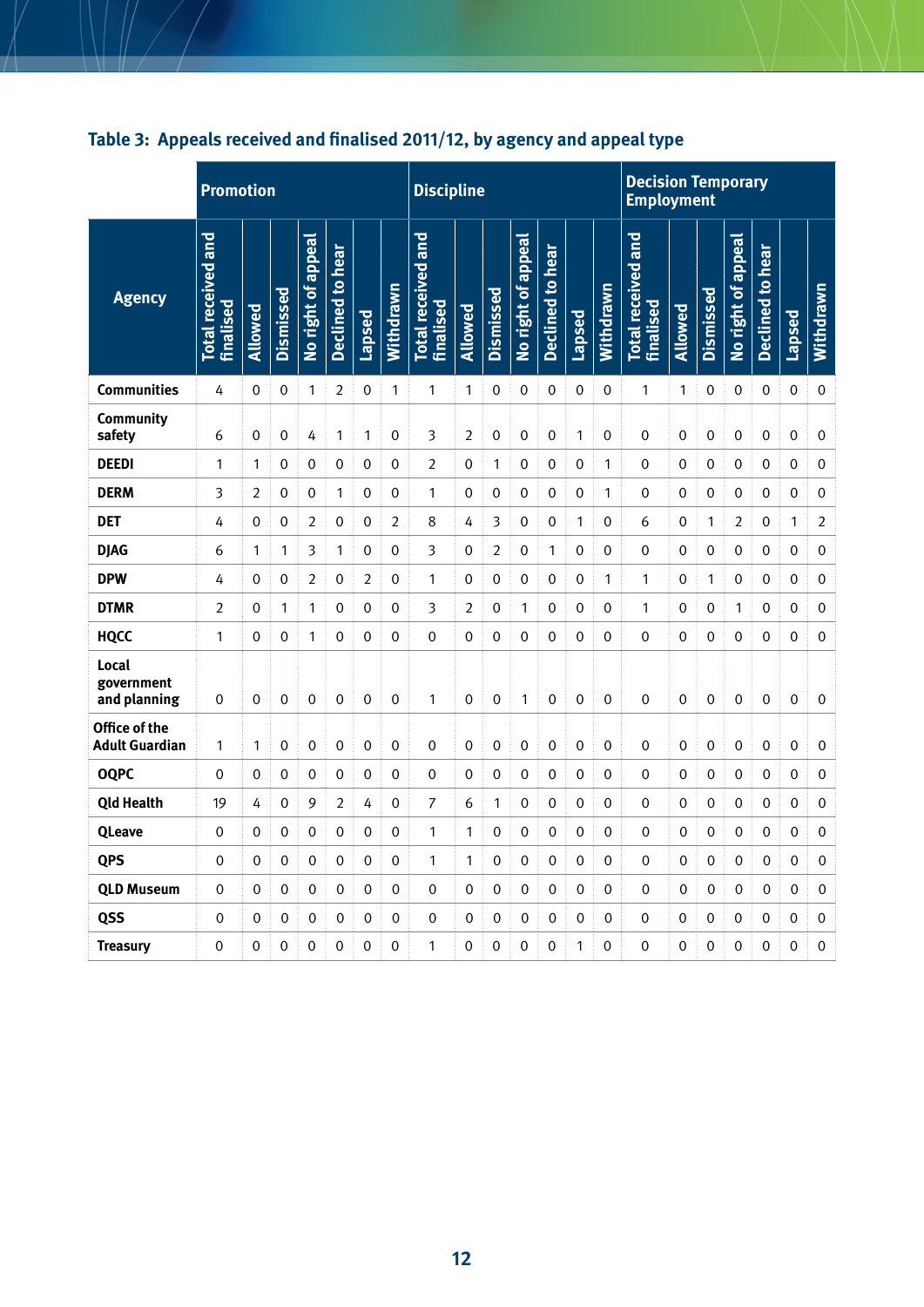|                                     | <b>Suspension without pay</b>                 |             |                  |                    |                         |        |                | <b>Decision s 47 PID*</b>              |             |             |                    |                  |        |             | <b>Decision Priority Placement</b>     |             |                  |                    |                  |                  |                  |
|-------------------------------------|-----------------------------------------------|-------------|------------------|--------------------|-------------------------|--------|----------------|----------------------------------------|-------------|-------------|--------------------|------------------|--------|-------------|----------------------------------------|-------------|------------------|--------------------|------------------|------------------|------------------|
| <b>Agency</b>                       | <b>Total received and</b><br><b>finalised</b> | Allowed     | <b>Dismissed</b> | No right of appeal | <b>Declined to hear</b> | Lapsed | Withdrawn      | <b>Total received and</b><br>finalised | Allowed     | Dismissed   | No right of appeal | Declined to hear | Lapsed | Withdrawn   | <b>Total received and</b><br>finalised | Allowed     | <b>Dismissed</b> | No right of appeal | Declined to hear | Lapsed           | Withdrawn        |
| <b>Communities</b>                  | $\Omega$                                      | $\Omega$    | 0                | 0                  | 0                       | 0      | 0              | 0                                      | 0           | 0           | 0                  | 0                | 0      | 0           | $\Omega$                               | 0           | 0                | 0                  | 0                | 0                | 0                |
| Community<br>safety                 | $\boldsymbol{0}$                              | $\mathbf 0$ | $\mathbf 0$      | $\boldsymbol{0}$   | $\mathbf 0$             | 0      | $\mathbf 0$    | $\boldsymbol{0}$                       | 0           | $\mathbf 0$ | $\mathbf 0$        | $\boldsymbol{0}$ | 0      | 0           | $\boldsymbol{0}$                       | 0           | 0                | $\mathbf 0$        | $\boldsymbol{0}$ | $\mathbf 0$      | 0                |
| <b>DEEDI</b>                        | 0                                             | 0           | 0                | 0                  | 0                       | 0      | 0              | 0                                      | 0           | 0           | 0                  | 0                | 0      | 0           | 0                                      | 0           | 0                | 0                  | 0                | 0                | 0                |
| <b>DERM</b>                         | 0                                             | 0           | 0                | 0                  | 0                       | 0      | 0              | 0                                      | 0           | 0           | 0                  | 0                | 0      | 0           | 0                                      | 0           | 0                | 0                  | 0                | 0                | $\boldsymbol{0}$ |
| <b>DET</b>                          | 0                                             | $\mathbf 0$ | 0                | 0                  | 0                       | 0      | 0              | $\mathbf 0$                            | 0           | 0           | 0                  | 0                | 0      | 0           | 0                                      | 0           | 0                | 0                  | 0                | 0                | $\boldsymbol{0}$ |
| <b>DJAG</b>                         | $\mathbf{0}$                                  | $\Omega$    | 0                | 0                  | 0                       | 0      | 0              | 0                                      | 0           | 0           | 0                  | 0                | 0      | 0           | $\Omega$                               | 0           | 0                | 0                  | 0                | $\mathbf 0$      | $\mathbf 0$      |
| <b>DPW</b>                          | 0                                             | 0           | 0                | 0                  | 0                       | 0      | 0              | 0                                      | 0           | 0           | 0                  | 0                | 0      | 0           | 0                                      | 0           | 0                | 0                  | 0                | 0                | 0                |
| <b>DTMR</b>                         | 0                                             | 0           | 0                | 0                  | 0                       | 0      | 0              | 0                                      | 0           | 0           | 0                  | 0                | 0      | 0           | 0                                      | 0           | 0                | 0                  | 0                | 0                | 0                |
| <b>HQCC</b>                         | 0                                             | 0           | 0                | 0                  | 0                       | 0      | 0              | 0                                      | 0           | 0           | 0                  | 0                | 0      | 0           | 0                                      | 0           | 0                | 0                  | 0                | 0                | $\boldsymbol{0}$ |
| Local<br>government<br>and planning | 0                                             | 0           | 0                | 0                  | 0                       | 0      | 0              | $\boldsymbol{0}$                       | 0           | $\mathbf 0$ | 0                  | 0                | 0      | $\mathbf 0$ | 0                                      | $\mathbf 0$ | 0                | 0                  | 0                | $\mathbf 0$      | $\mathbf 0$      |
| Office of<br><b>Adult Guardian</b>  | 0                                             | $\mathbf 0$ | $\mathbf 0$      | $\boldsymbol{0}$   | 0                       | 0      | $\mathbf 0$    | $\mbox{O}$                             | $\mathbf 0$ | $\mathbf 0$ | $\boldsymbol{0}$   | $\boldsymbol{0}$ | 0      | 0           | 0                                      | $\mathbf 0$ | $\mathbf 0$      | $\mathbf 0$        | $\boldsymbol{0}$ | $\boldsymbol{0}$ | 0                |
| <b>OQPC</b>                         | 0                                             | 0           | 0                | 0                  | 0                       | 0      | 0              | 0                                      | 0           | 0           | 0                  | 0                | 0      | 0           | 1                                      | 0           | 0                | 0                  | 0                | 0                | 1                |
| <b>Qld Health</b>                   | 3                                             | 2           | 0                | 0                  | 0                       | 0      | 1              | 2                                      | 0           | 0           | 0                  | 0                | 0      | 2           | $\mathbf{1}$                           | 0           | 0                | 0                  | 0                | 0                | 1                |
| <b>QLeave</b>                       | 0                                             | 0           | 0                | 0                  | 0                       | 0      | 0              | 0                                      | 0           | 0           | 0                  | 0                | 0      | 0           | 0                                      | $\mathbf 0$ | 0                | 0                  | $\mathbf 0$      | 0                | 0                |
| <b>QPS</b>                          | 0                                             | 0           | 0                | 0                  | 0                       | 0      | 0              | 0                                      | 0           | 0           | 0                  | 0                | 0      | 0           | 0                                      | 0           | 0                | 0                  | $\mathbf 0$      | 0                | 0                |
| <b>QLD Museum</b>                   | 1                                             | 1           | 0                | 0                  | 0                       | 0      | 0              | 0                                      | 0           | 0           | 0                  | 0                | 0      | 0           | 0                                      | $\mathbf 0$ | 0                | 0                  | $\mathbf 0$      | 0                | 0                |
| QSS                                 | 0                                             | 0           | 0                | 0                  | 0                       | 0      | 0              | 0                                      | 0           | 0           | 0                  | 0                | 0      | 0           | 0                                      | 0           | 0                | 0                  | 0                | 0                | 0                |
| <b>Treasury</b>                     | $\overline{0}$                                | $\Omega$    | $\Omega$         | $\mathbf{0}$       | 0                       | 0      | $\overline{0}$ | $\Omega$                               | $\Omega$    | 0           | $\Omega$           | $\mathbf{0}$     | 0      | 0           | $\mathbf{0}$                           | 0           | 0                | 0                  | $\mathbf 0$      | $\Omega$         | $\mathbf{0}$     |

### **Table 3: Appeals received and finalised 2011/12, by agency and appeal type (continued)**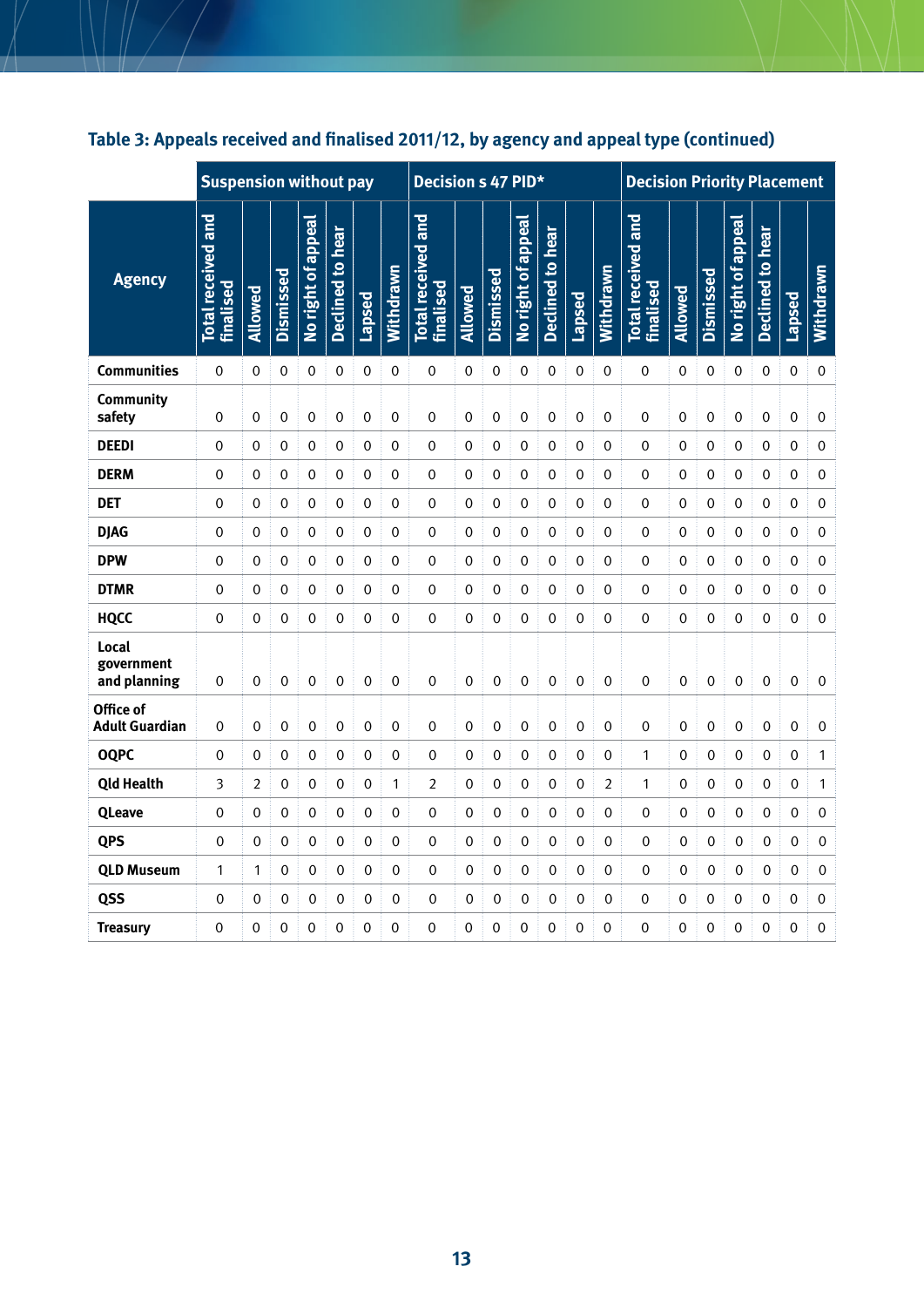|                                    | Decision complaint/grievance outcome          |             |                  |                    |                  |             |                  | <b>Decision 14 day timeframe</b>       |                  |                  |                    |                  |                  |                  |  |
|------------------------------------|-----------------------------------------------|-------------|------------------|--------------------|------------------|-------------|------------------|----------------------------------------|------------------|------------------|--------------------|------------------|------------------|------------------|--|
| <b>Agency</b>                      | <b>Total received and</b><br><b>finalised</b> | Allowed     | Dismissed        | No right of appeal | Declined to hear | Lapsed      | Withdrawn        | <b>Total received and</b><br>finalised | Allowed          | Dismissed        | No right of appeal | Declined to hear | Lapsed           | Withdrawn        |  |
| <b>Communities</b>                 | $\overline{2}$                                | 0           | $\mathbf 0$      | $\mathbf 0$        | 1                | $\pmb{0}$   | 1                | 1                                      | $\mathbf 0$      | $\mathbf 0$      | $\pmb{0}$          | $\mathbf 0$      | 1                | 0                |  |
| <b>Community safety</b>            | 3                                             | $\mathbf 0$ | $\mathbf{1}$     | 1                  | 1                | 0           | $\boldsymbol{0}$ | $\mathbf 0$                            | $\mathbf 0$      | $\mathbf 0$      | 0                  | $\boldsymbol{0}$ | $\mathbf 0$      | $\boldsymbol{0}$ |  |
| <b>DEEDI</b>                       | 1                                             | $\mathbf 0$ | $\mathbf 0$      | 0                  | $\mathbf 0$      | 0           | 1                | $\mathbf{1}$                           | 0                | $\mathbf 0$      | 0                  | 1                | $\mathbf{1}$     | $\mathbf 0$      |  |
| <b>DERM</b>                        | $\boldsymbol{0}$                              | $\mathbf 0$ | $\mathbf 0$      | $\mathbf 0$        | $\mathbf 0$      | 0           | $\mathbf 0$      | $\boldsymbol{0}$                       | $\mathbf 0$      | $\mathbf 0$      | 0                  | $\mathbf 0$      | $\mathbf 0$      | $\pmb{0}$        |  |
| <b>DET</b>                         | 6                                             | 1           | 1                | 2                  | $\overline{2}$   | 0           | $\boldsymbol{0}$ | $\boldsymbol{0}$                       | $\mathbf 0$      | $\mathbf 0$      | 0                  | $\mathbf 0$      | $\mathbf 0$      | 0                |  |
| <b>DJAG</b>                        | $\boldsymbol{0}$                              | $\mathbf 0$ | $\mathbf 0$      | 0                  | $\mathbf 0$      | 0           | $\mathbf 0$      | $\boldsymbol{0}$                       | 0                | $\mathbf 0$      | 0                  | $\mathbf 0$      | $\mathbf 0$      | $\boldsymbol{0}$ |  |
| <b>DPW</b>                         | 1                                             | $\mathbf 0$ | $\mathbf 0$      | 0                  | $\mathbf{1}$     | 0           | 0                | $\boldsymbol{0}$                       | 0                | $\mathbf 0$      | 0                  | $\mathbf 0$      | 0                | 0                |  |
| <b>DTMR</b>                        | 3                                             | $\mathbf 0$ | $\mathbf 0$      | 3                  | $\mathbf 0$      | 0           | 0                | $\boldsymbol{0}$                       | $\mathbf 0$      | $\mathbf 0$      | 0                  | $\mathbf 0$      | 0                | $\boldsymbol{0}$ |  |
| <b>HQCC</b>                        | 1                                             | $\mathbf 0$ | $\mathbf 0$      | 1                  | $\mathbf 0$      | 0           | $\pmb{0}$        | $\boldsymbol{0}$                       | 0                | $\mathbf 0$      | 0                  | $\mathbf 0$      | $\pmb{0}$        | $\boldsymbol{0}$ |  |
| Local government<br>and planning   | $\mathbf{1}$                                  | $\mathbf 0$ | $\boldsymbol{0}$ | $\mathbf 0$        | $\mathbf{1}$     | $\mathbf 0$ | $\boldsymbol{0}$ | $\mathbf 0$                            | $\boldsymbol{0}$ | $\boldsymbol{0}$ | $\mathbf 0$        | $\boldsymbol{0}$ | $\boldsymbol{0}$ | $\boldsymbol{0}$ |  |
| Office of<br><b>Adult Guardian</b> | $\mathbf 0$                                   | $\mathbf 0$ | $\mathbf 0$      | $\mathbf 0$        | $\mathbf 0$      | $\mathbf 0$ | $\mathbf 0$      | $\mbox{O}$                             | $\mathbf 0$      | $\mathbf 0$      | 0                  | $\mathbf 0$      | $\mathbf 0$      | $\mathbf 0$      |  |
| <b>OQPC</b>                        | $\mathbf 0$                                   | 0           | $\mathbf 0$      | 0                  | $\mathbf 0$      | 0           | $\pmb{0}$        | $\mathbf 0$                            | 0                | $\mathbf 0$      | 0                  | $\mathbf 0$      | $\boldsymbol{0}$ | $\boldsymbol{0}$ |  |
| <b>Qld Health</b>                  | 15                                            | 0           | 0                | $\overline{7}$     | $\overline{7}$   | 1           | $\Omega$         | $\overline{2}$                         | 0                | $\Omega$         | 1                  | 1                | 1                | $\mathbf 0$      |  |
| <b>QLeave</b>                      | $\mathbf 0$                                   | 0           | 0                | 0                  | 0                | 0           | 0                | $\mathbf 0$                            | 0                | 0                | 0                  | 0                | 0                | $\mathbf 0$      |  |
| <b>QPS</b>                         | $\mathbf 0$                                   | 0           | $\mathbf 0$      | 0                  | $\mathbf 0$      | 0           | 0                | $\mathbf 0$                            | 0                | 0                | 0                  | $\mathbf{0}$     | 0                | $\mathbf 0$      |  |
| <b>QLD Museum</b>                  | $\pmb{0}$                                     | 0           | $\mathbf 0$      | 0                  | 0                | 0           | 0                | 0                                      | 0                | 0                | 0                  | $\mathbf 0$      | 0                | $\mathbf 0$      |  |
| QSS                                | 1                                             | 0           | 0                | 1                  | 0                | 0           | 0                | 0                                      | 0                | 0                | 0                  | 0                | 0                | 0                |  |
| <b>Treasury</b>                    | 0                                             | 0           | 0                | 0                  | 0                | 0           | 0                | 0                                      | 0                | 0                | 0                  | $\mathbf 0$      | 0                | $\mathbf 0$      |  |

#### **Table 3: Appeals received and finalised 2011/12, by agency and appeal type (continued)**

|               | Decision - required teacher transfer                |               |           |                                                      |                                      |          | <b>Decision – requested teacher transfer</b> |                                                                   |         |               |                                                                                           |                                                                     |               |                  |
|---------------|-----------------------------------------------------|---------------|-----------|------------------------------------------------------|--------------------------------------|----------|----------------------------------------------|-------------------------------------------------------------------|---------|---------------|-------------------------------------------------------------------------------------------|---------------------------------------------------------------------|---------------|------------------|
| <b>Agency</b> | <b>Due</b><br>eceived<br>ಕೃ<br>ū<br>finali<br>Total | Allowed       | Dismissed | <b>appeal</b><br>្ង<br>right<br>$\tilde{\mathbf{z}}$ | hear<br>$\mathbf{S}$<br>eclined<br>Ŏ | Lapsed   | Ş<br>ā<br>ਚ<br>Nith                          | <b>Due</b><br>eived<br><b>Sed</b><br>မ္မ<br><b>Tinaii</b><br>lota | Allowed | ismissed<br>≏ | <b>ppeal</b><br>$\mathbf{\overline{d}}$<br>$\leftarrow$<br>Ó<br><u>ia</u><br>$\mathsf{S}$ | hear<br>೭<br>ਰ<br>$\tilde{\mathbf{Q}}$<br>eclin<br>$\triangleright$ | <b>pascie</b> | <b>Withdrawn</b> |
| <b>DET</b>    | 14                                                  | $\mathcal{P}$ | 9         | 0                                                    | 0                                    | $\Omega$ | 3                                            | 9                                                                 |         |               | 0                                                                                         | 0                                                                   |               |                  |

Notes:

1. There were no transfer decision appeals in 2011/12 other than teacher transfer appeals.

2. Only appeal types where appeals were received and finalised in 2011/12 are reflected in this table.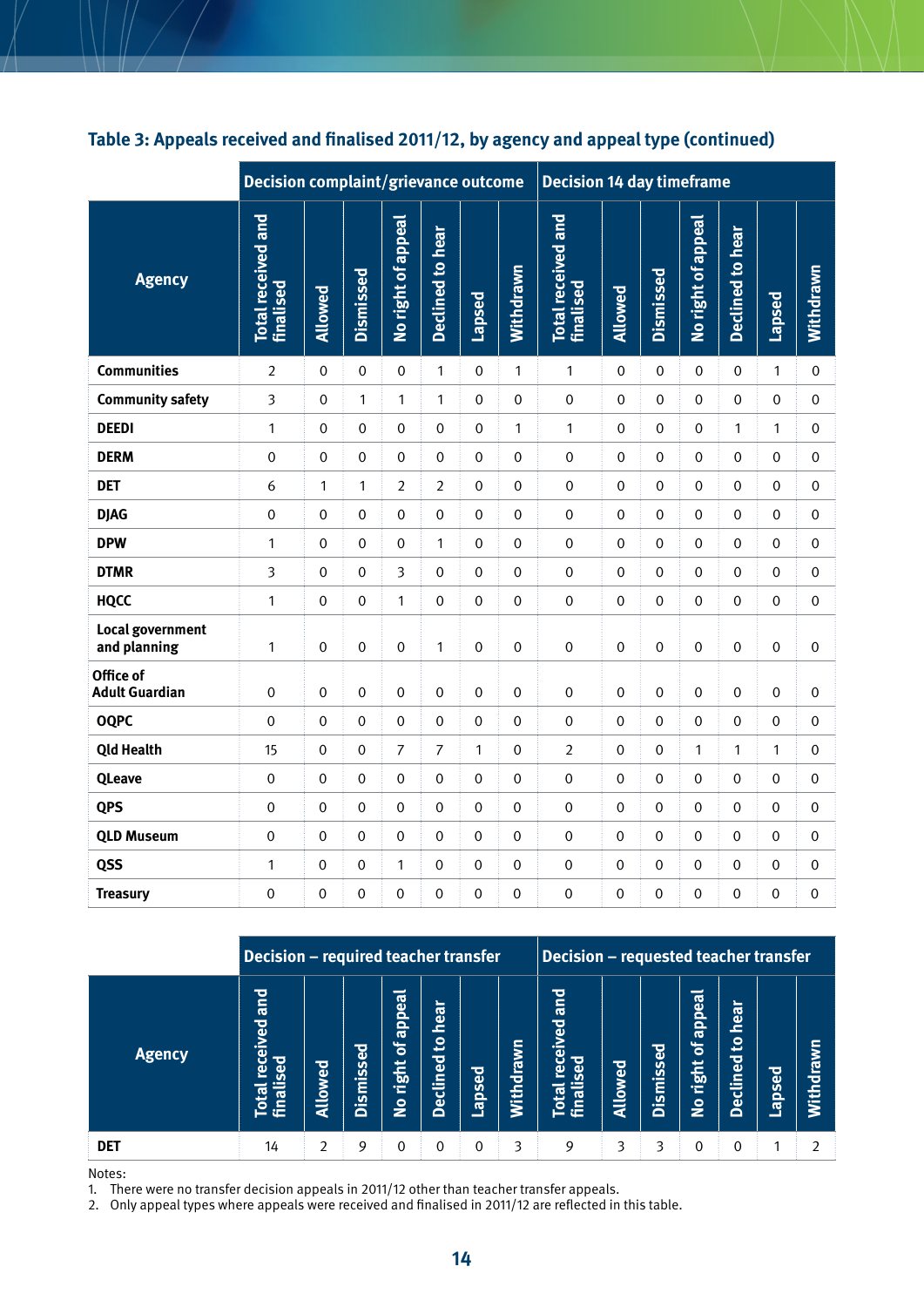### <span id="page-14-0"></span>**Withdrawals**

Of the 20 appeals that were withdrawn in 2011/12, 65% (13) were withdrawn prior to hearing. The remaining withdrawals occurred after the hearing of the appeal.





#### **Figure 4: Withdrawal by appeal category 2011/12**

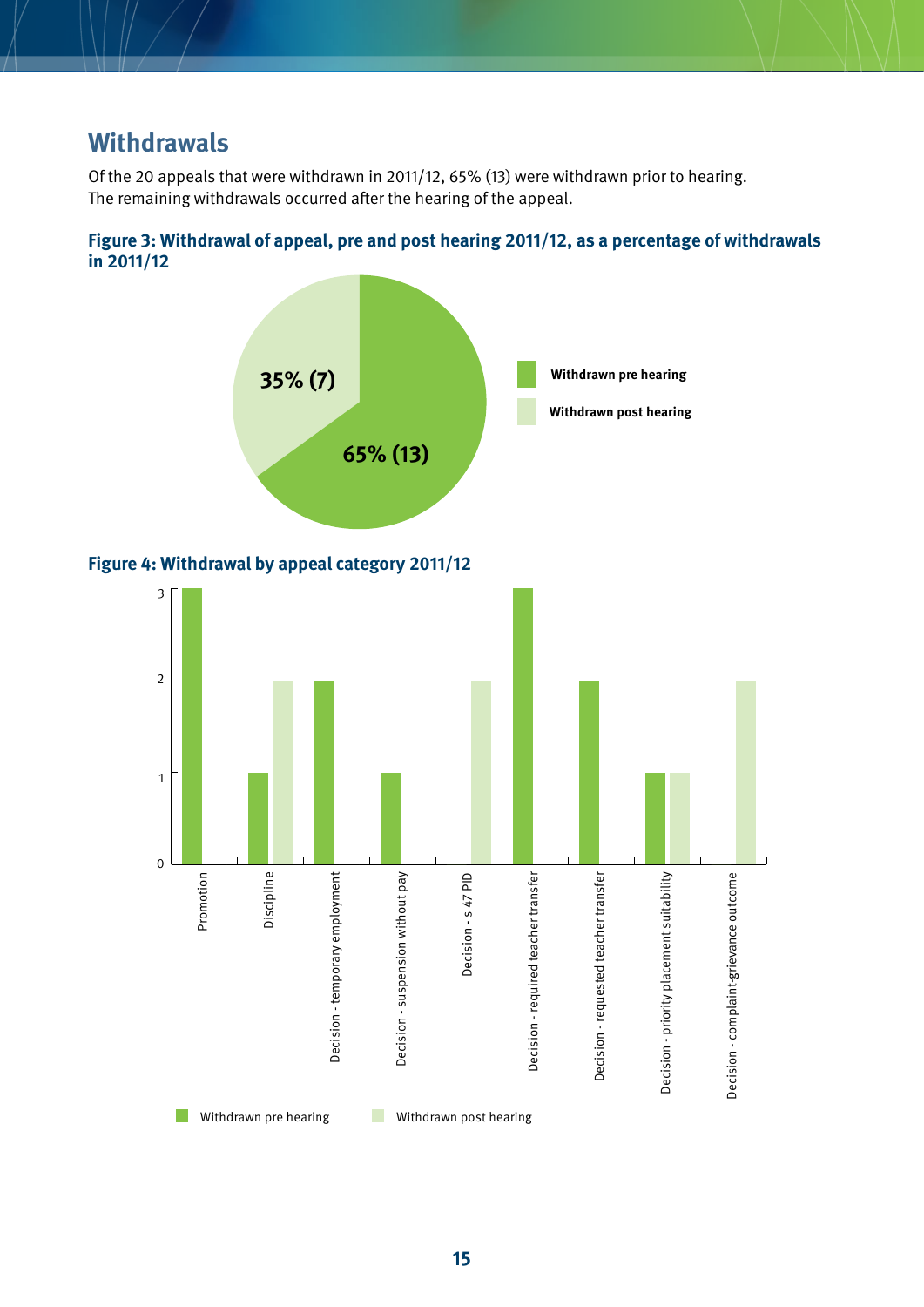# <span id="page-15-0"></span>**Hearings**

Almost half of the 59 appeal hearings conducted in 2011/12 were conducted on the papers. The remainder were heard in person or by teleconference.

Directions hearings are conducted by appeals officers to clarify issues with the parties, establish a timeframe for exchange of documents and provide an opportunity for resolution of the dispute prior to hearing. In 2011/12, there were 24 directions hearings held for 20 appeals out of a total of 162.

#### **Table 4: Directions hearings 2011/12, by appeal type**

| <b>Appeal Types</b>                    | <b>Number of Directions Hearings</b> |
|----------------------------------------|--------------------------------------|
| Promotion                              | 3                                    |
| Discipline                             |                                      |
| Decision - s 47 PID                    | 2                                    |
| Decision – priority placement          |                                      |
| Decision - complaint grievance outcome | 6                                    |
| Decision - 14 day timeframe            |                                      |
| <b>Total</b>                           | 20                                   |

In 2011/12, there were five applications for extensions of time pursuant to the Act, section 197(3). Four out of the five applications were allowed by the appeals officer.

### **Representation**

Queensland Government agencies are usually represented by one or two human resource officers, as agents for the decision maker. Appellants may represent themselves, or are represented by another person such as a union official, industrial advocate, colleague, family member or friend.

In promotion appeals, representation is only granted with the leave of the appeals officer hearing the appeal.

In 2011/12, appellants were represented in 42% (25) out of a total of 59 appeals heard, of which 29% (17) were union representation.

#### **Figure 5: Appellant representation 2011/12**

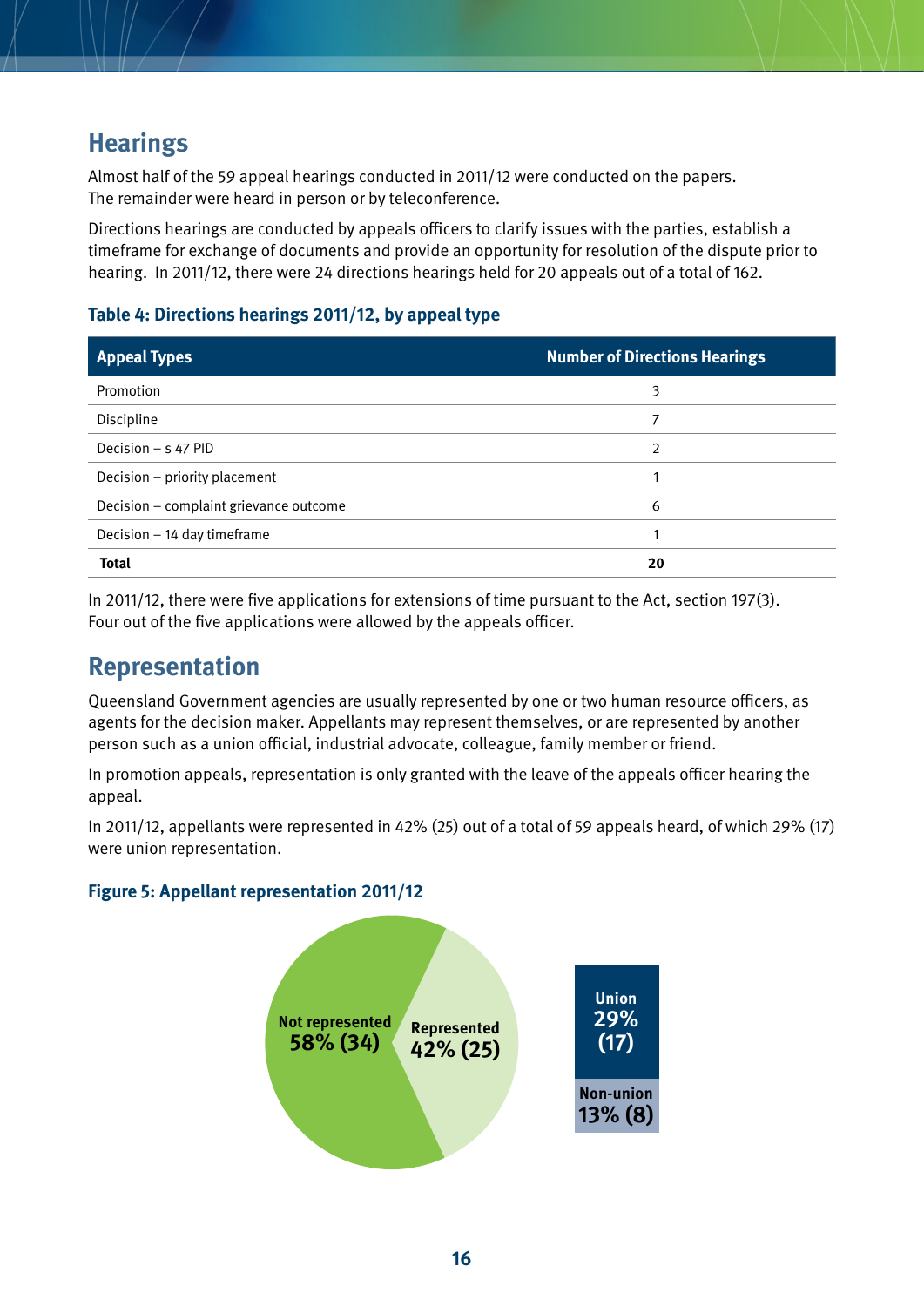

#### <span id="page-16-0"></span>**Figure 6: Appellant representation 2011/12 by appeal type**

# **Timeliness of decision making**

In 2010/11 the appeals officer implemented a more streamlined case management practice to reduce appeal processing times from approximately 90 days to 42 days, from appeal lodgement to finalisation.

Further streamlining of case management practice in 2011/12 resulted in a significant reduction in appeal processing times from appeal lodgement to finalisation. Of the 162 appeals received and finalised in 2011/12, all but nine appeals met the 42 day finalisation target. Of the nine not completed in 42 days, four were completed within 45 days, three within 49 days and the remaining two within 55 days.

# **Agency compliance with directions**

In 2011/12, respondent agencies demonstrated timely compliance with their implementation of appeal decisions. Confirmation of compliance with appeal decisions was received for 94% of all appeals allowed with directions.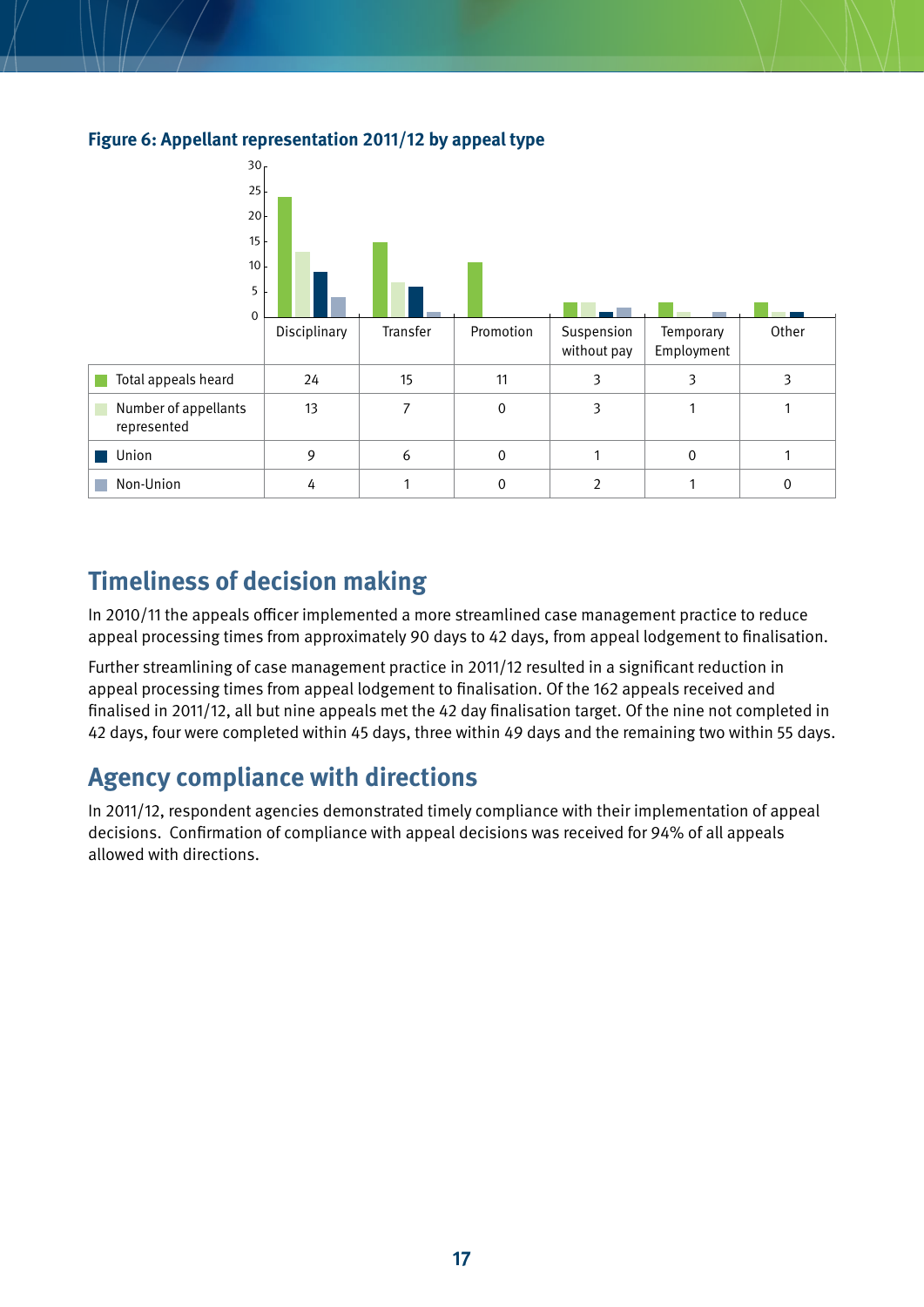# <span id="page-17-0"></span>Part D: Appeals 2012/2013

# **Appeals received and finalised 2012/13**

There were 154 appeals received in 2012/13, 139 of which were finalised in the 2012/13 financial year. 15 appeals were outstanding. Figure 7 depicts the outcomes of appeals received and finalised in 2012/13.

Of the 139 appeals received and finalised in 2012/13, 12 were allowed. This represents only 9% of the appeals received and finalised in 2012/13, a decrease from 2011/12 where 36 out of 162 appeals (22%) were allowed. The remaining appeals were:

- dismissed  $-55$  appeals (40%)
- withdrawn  $-34$  appeals (24%)
- no right of appeal 19 appeals  $(14%)$
- lapsed  $-10$  appeals  $(7%)$  or
- $\bullet$  declined to hear nine appeals (6%).

The number of appeals dismissed in 2012/13 increased from 25 appeals (16% in 2011/12) to 55 appeals (40% of 139) in 2012/13. However, the no right of appeal finalisation outcome decreased from 44 appeals (27% of 162) to 19 appeals (14% of 139 in 2012/13).



#### **Figure 7: Appeals received and finalised 2012/13**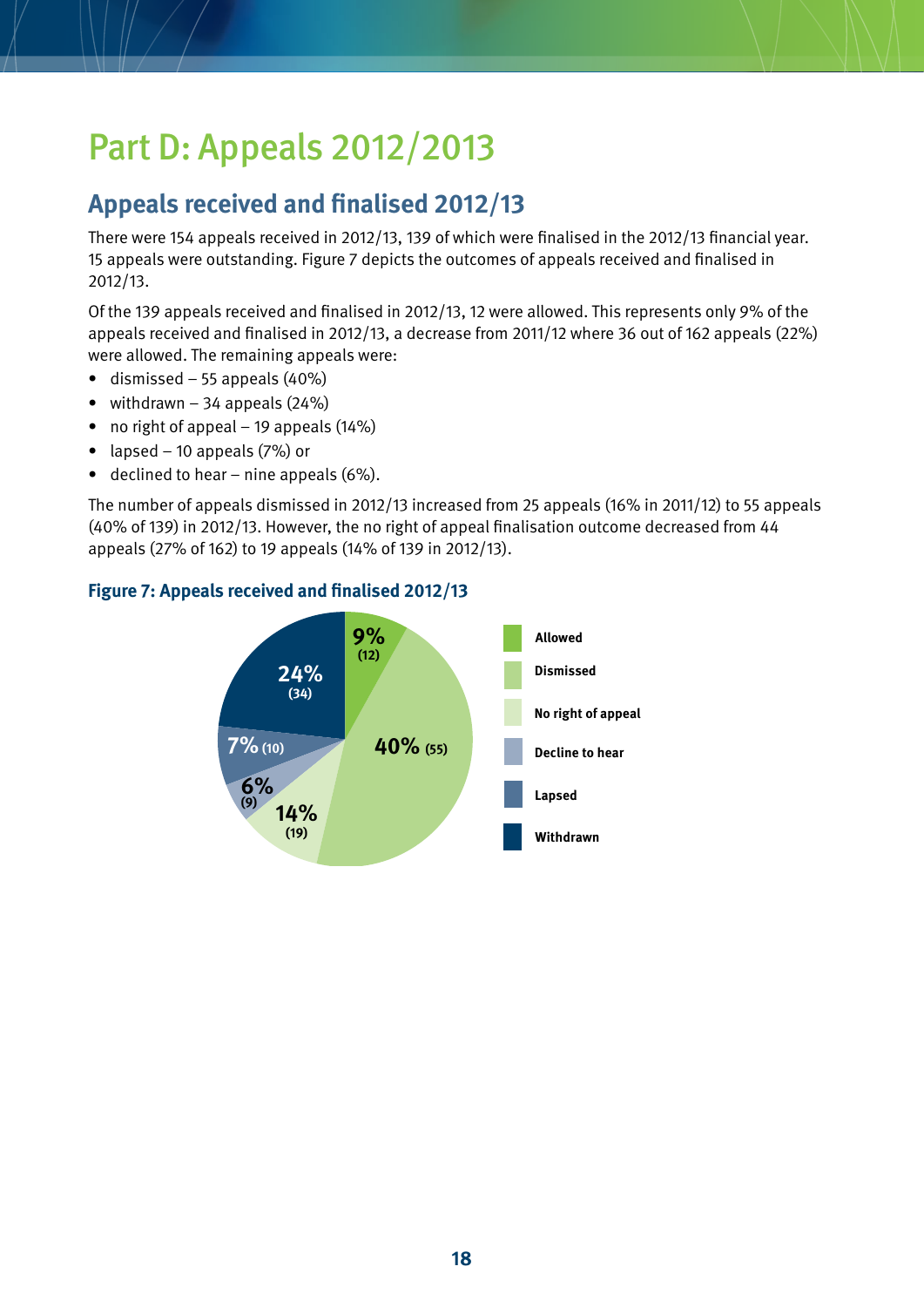<span id="page-18-0"></span>Table 5 depicts the number of appeals received and finalised in 2012/13, by agency and finalisation outcome.

| <b>Agency</b>                                | <b>Total received</b><br>and finalised | Allowed          | <b>Dismissed</b> | No right of<br>appeal | <b>Decline to</b><br>hear | Lapsed           | Withdrawn        |
|----------------------------------------------|----------------------------------------|------------------|------------------|-----------------------|---------------------------|------------------|------------------|
| <b>DATSIMA</b>                               | $\overline{2}$                         | $\mathbf{1}$     | $\mathbf{1}$     | $\mathbf 0$           | $\boldsymbol{0}$          | $\mbox{O}$       | $\mathbf 0$      |
| <b>DAFF</b>                                  | $\mathbf{1}$                           | $\boldsymbol{0}$ | $\boldsymbol{0}$ | $\pmb{0}$             | $\boldsymbol{0}$          | $\boldsymbol{0}$ | $\mathbf{1}$     |
| <b>DCCSDS</b>                                | $\overline{3}$                         | $\mathbf 0$      | $\overline{2}$   | $\mathbf{1}$          | $\mathbf 0$               | $\boldsymbol{0}$ | $\mathbf 0$      |
| <b>DCS</b>                                   | $\,8\,$                                | $\boldsymbol{0}$ | 6                | $\mathbf{1}$          | $\boldsymbol{0}$          | $\boldsymbol{0}$ | $\mathbf{1}$     |
| <b>DETE</b>                                  | 62                                     | 4                | 30               | 5                     | $\mathbf{1}$              | $\mathbf{1}$     | 21               |
| <b>HQCC</b>                                  | $\mathbf{1}$                           | $\boldsymbol{0}$ | $\mbox{O}$       | $\mathbf 0$           | $\boldsymbol{0}$          | $\boldsymbol{0}$ | $\mathbf{1}$     |
| <b>DEHP</b>                                  | $\mathbf{1}$                           | $\boldsymbol{0}$ | $\mbox{O}$       | $\mathbf{1}$          | $\boldsymbol{0}$          | $\boldsymbol{0}$ | $\mathbf 0$      |
| <b>DHPW</b>                                  | 4                                      | 1                | $\mathbf{1}$     | $\pmb{0}$             | $\boldsymbol{0}$          | $\boldsymbol{0}$ | $\overline{2}$   |
| <b>DJAG</b>                                  | 4                                      | $\boldsymbol{0}$ | $\mbox{O}$       | $\overline{2}$        | $\boldsymbol{0}$          | $\mathbf{1}$     | $\mathbf{1}$     |
| <b>DNRM</b>                                  | $\mathbf{1}$                           | $\boldsymbol{0}$ | $\mbox{O}$       | $\mathbf 0$           | $\boldsymbol{0}$          | $\boldsymbol{0}$ | $\mathbf{1}$     |
| <b>Qld Health</b>                            | 34                                     | 4                | 11               | $\overline{7}$        | $\boldsymbol{6}$          | 4                | $\overline{2}$   |
| <b>QPS</b>                                   | 6                                      | 1                | $\mathbf{1}$     | $\pmb{0}$             | $\boldsymbol{0}$          | $\overline{2}$   | $\overline{2}$   |
| <b>PTO</b>                                   | $\overline{2}$                         | $\boldsymbol{0}$ | $\mathbf{1}$     | $\boldsymbol{0}$      | 1                         | $\boldsymbol{0}$ | $\boldsymbol{0}$ |
| <b>DTMR</b>                                  | 9                                      | $\mathbf{1}$     | $\overline{2}$   | $\mathbf{1}$          | $\mathbf{1}$              | $\overline{2}$   | $\overline{2}$   |
| <b>Tablelands</b><br><b>Regional Council</b> | 1                                      | $\boldsymbol{0}$ | $\mbox{O}$       | 1                     | $\boldsymbol{0}$          | $\boldsymbol{0}$ | $\boldsymbol{0}$ |
| <b>TOTALS</b>                                | 139                                    | 12               | 55               | 19                    | 9                         | 10               | 34               |

#### **Table 5: Appeals received and finalised 2012/13, by agency and finalisation outcome**

Notes:

1. Agency names reflect the administrative arrangements that commenced on 3 April 2012 (for the current government) pursuant to the Administrative Arrangements Order (No. 3) 2012.

2. Only agencies with appeals received and finalised during this reporting period are reflected in this table.

3. An appeal was received by an employee of the Tablelands Regional Council which falls outside the jurisdiction of the appeal provisions of the Act.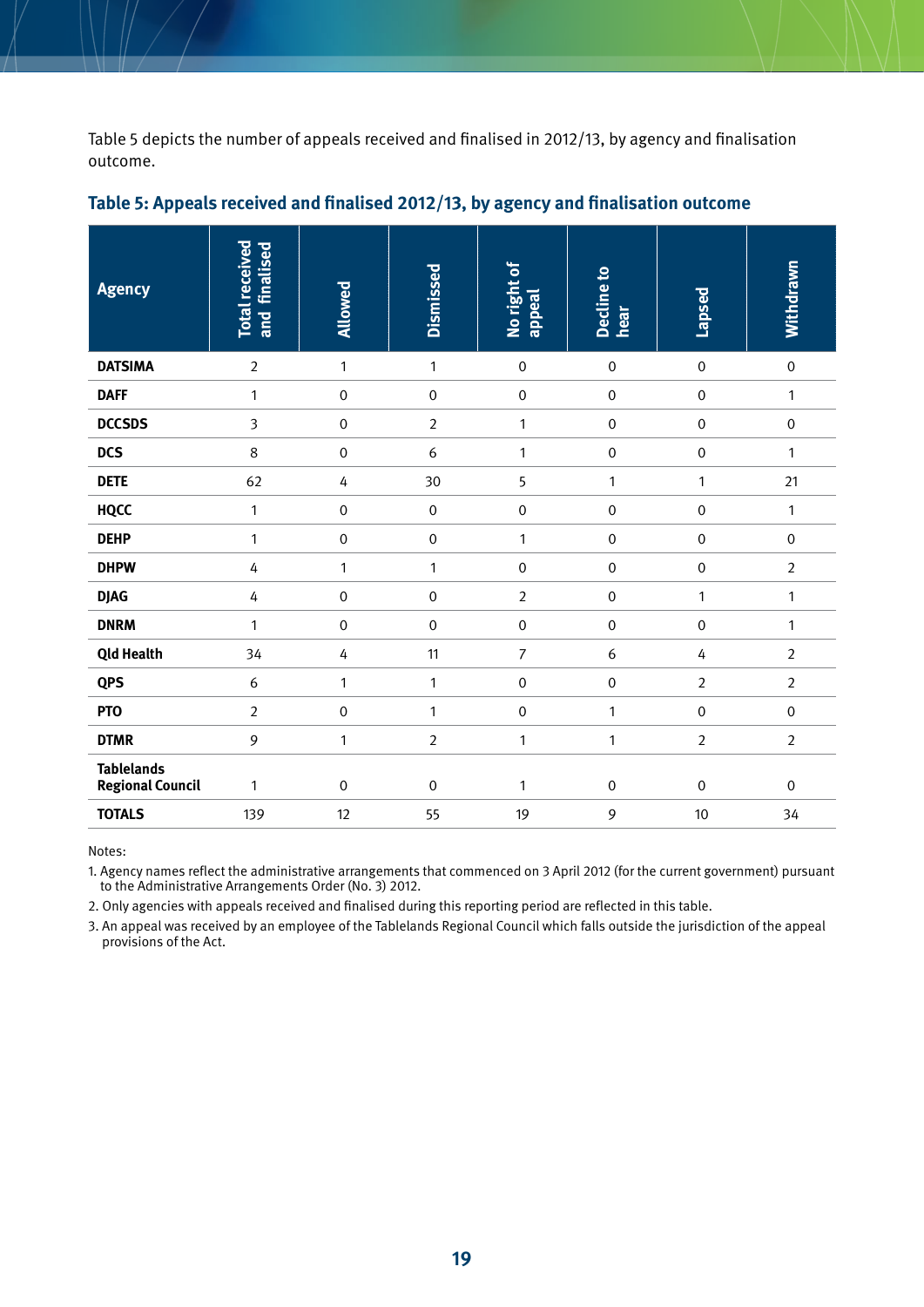<span id="page-19-0"></span>Figures 8-11 and Tables 6-11 show the number of appeals received and finalised in 2012/13, by agency and appeal type.



#### **Figure 8: Appeals received and finalised 2012/13, by agency and appeal type – promotion appeals**

#### **Figure 9: Appeals received and finalised 2012/13, by agency and appeal type – discipline appeals**

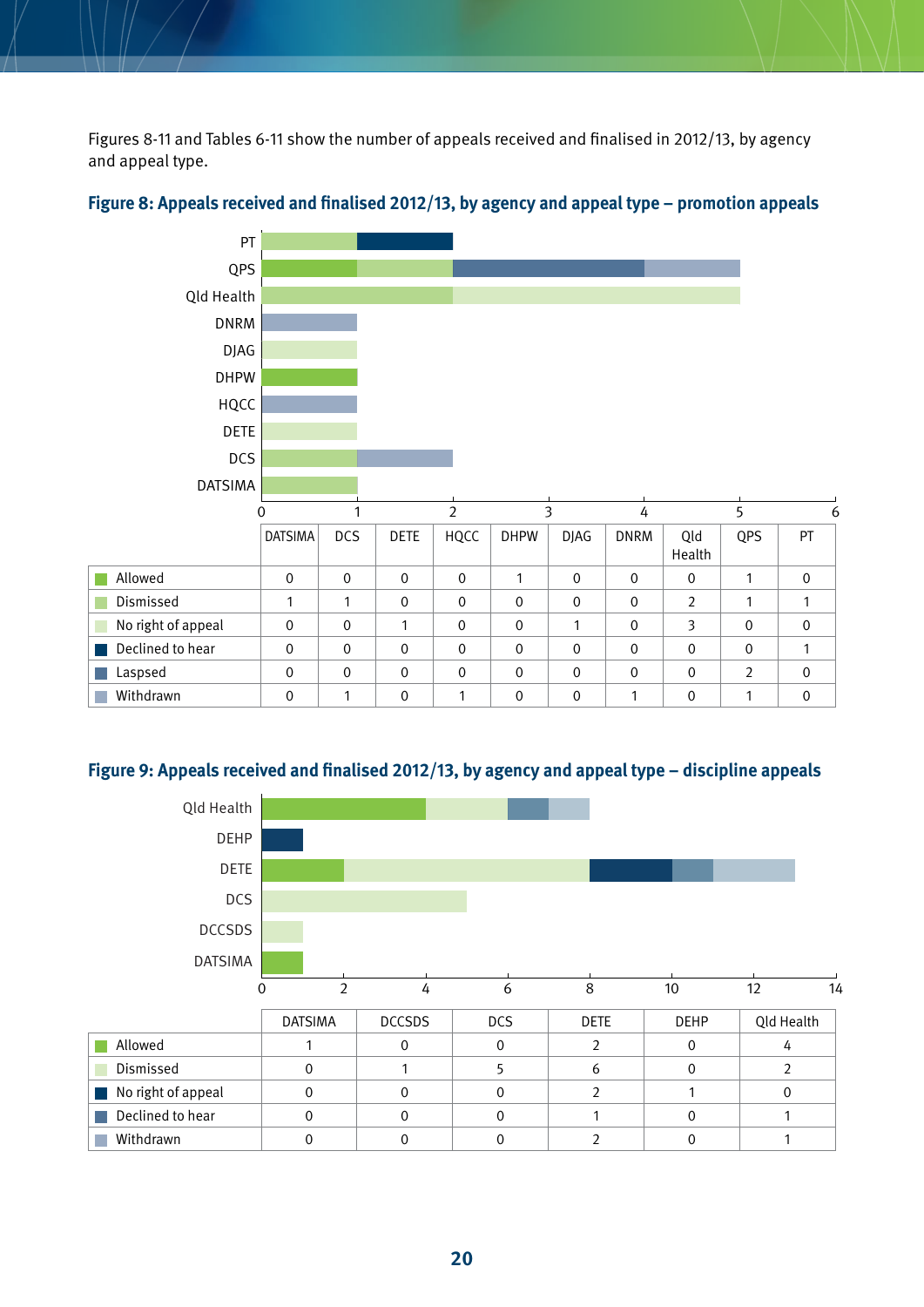#### <span id="page-20-0"></span>**Figure 10: Appeals received and finalised 2012/13, by agency and appeal type – suspension without pay appeals**



#### **Figure 11: Appeals received and finalised 2012/13, by agency and appeal type – decision under a directive appeals**

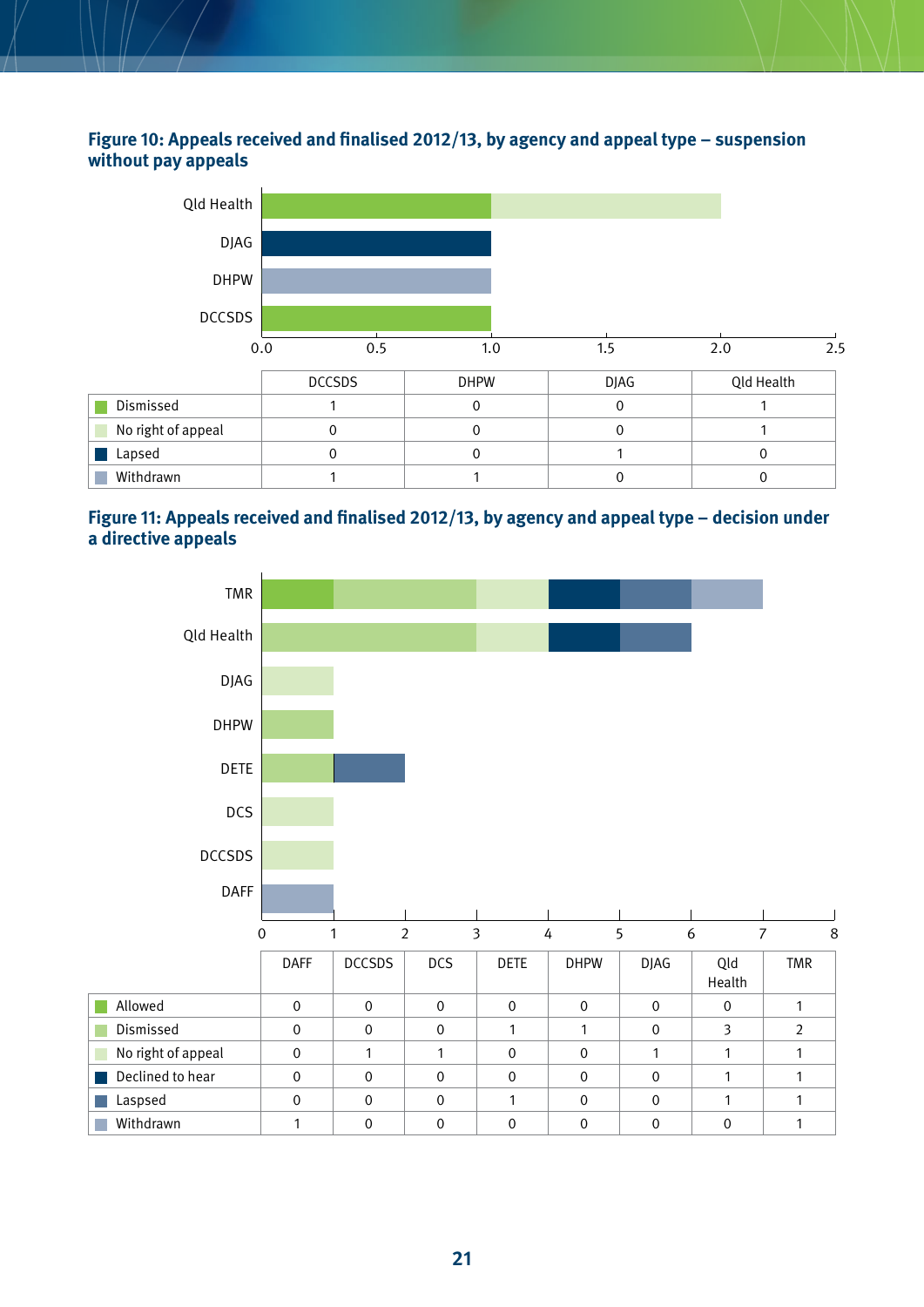#### <span id="page-21-0"></span>**Table 6: Appeals received and finalised 2012/13, by agency and appeal type: decision - temporary employment**

| Agency            | <b>Total</b><br>received<br>and<br>finalised | <b>Allowed</b> | appeal | Dismissed   No right of   Declined to   <br>hear | <b>Lapsed</b> | Withdrawn |
|-------------------|----------------------------------------------|----------------|--------|--------------------------------------------------|---------------|-----------|
| <b>DJAG</b>       |                                              |                |        |                                                  |               |           |
| <b>Qld Health</b> |                                              |                |        |                                                  |               |           |

#### **Table 7: Appeals received and finalised 2012/13, by agency and appeal type: decision – section 47 PID Act 2010**

| <b>Agency</b>     | <b>Total</b><br>received<br>and<br>finalised | <b>Allowed</b> | appeal | Dismissed   No right of   Declined to  <br>hear | <b>Lapsed</b> | Withdrawn |
|-------------------|----------------------------------------------|----------------|--------|-------------------------------------------------|---------------|-----------|
| <b>Qld Health</b> |                                              |                |        |                                                 |               |           |

#### **Table 8: Appeals received and finalised 2012/13, by agency and appeal type: decision – complaint/grievance outcome**

| <b>Agency</b>                                   | <b>Total</b><br>received<br>and<br>finalised | <b>Allowed</b> | Dismissed | appeal | No right of Declined to<br>hear | <b>Lapsed</b> | Withdrawn |
|-------------------------------------------------|----------------------------------------------|----------------|-----------|--------|---------------------------------|---------------|-----------|
| <b>Qld Health</b>                               |                                              | 0              | 0         |        | 4                               | 0             |           |
| <b>Tablelands</b><br><b>Regional</b><br>Council |                                              | 0              | 0         |        |                                 | 0             | 0         |

#### **Table 9: Appeals received and finalised 2012/13, by agency and appeal type: decision – 14 day timeframe**

| <b>Agency</b>     | <b>Total</b><br>received<br>and<br>finalised | <b>Allowed</b> | appeal | Dismissed   No right of   Declined to  <br>hear | <b>Lapsed</b> | Withdrawn |
|-------------------|----------------------------------------------|----------------|--------|-------------------------------------------------|---------------|-----------|
| <b>DHPW</b>       |                                              |                |        |                                                 |               |           |
| <b>Qld Health</b> |                                              |                |        |                                                 |               |           |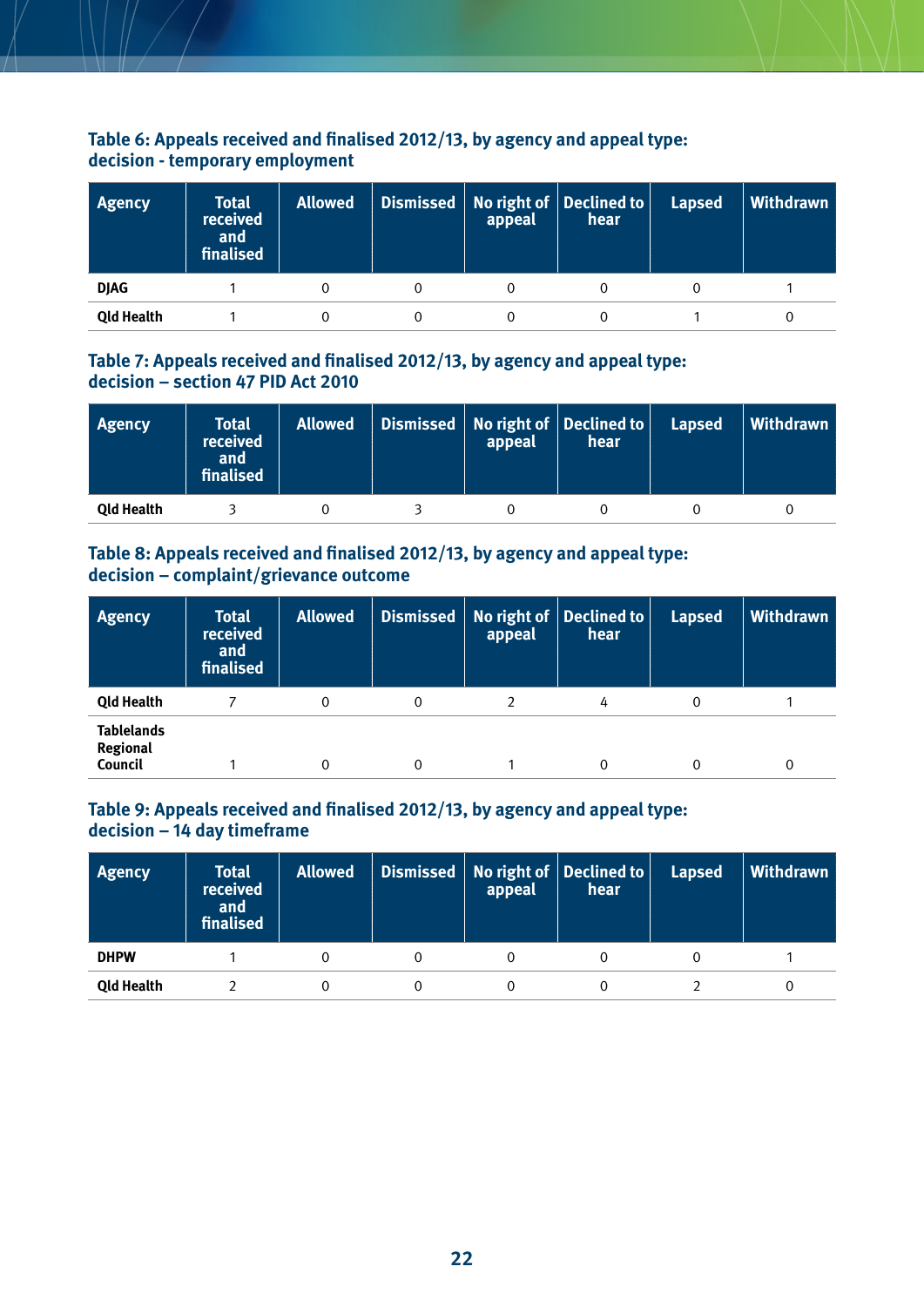#### <span id="page-22-0"></span>**Table 10: Appeals received and finalised 2012/13, by agency and appeal type: decision – required transfer**

| Agency      | <b>Total</b><br>received<br>and<br>finalised | <b>Allowed</b> | appeal | $\mid$ Dismissed $\mid$ No right of $\mid$ Declined to $\mid$<br>hear | <b>Lapsed</b> | Withdrawn |
|-------------|----------------------------------------------|----------------|--------|-----------------------------------------------------------------------|---------------|-----------|
| <b>DETE</b> | 20                                           |                |        |                                                                       |               |           |
| <b>DTMR</b> |                                              |                |        |                                                                       |               |           |

#### **Table 11: Appeals received and finalised 2012/13, by agency and appeal type: decision – requested transfer**

| <b>Agency</b> | Total<br>received<br>and<br>finalised | <b>Allowed</b> | appeal | Dismissed   No right of   Declined to   \<br>hear | Lapsed | <b>Withdrawn</b> |
|---------------|---------------------------------------|----------------|--------|---------------------------------------------------|--------|------------------|
| <b>DETE</b>   | 26                                    |                |        |                                                   |        |                  |

Notes:

1. Agency names reflect the administrative arrangements that commenced on 3 April 2012 (for the current government) pursuant to the Administrative Arrangements Order (No. 3) 2012.

2. Only agencies with appeals during this reporting period are reflected in these graphs and tables.

3. Only appeal types where appeals were received and finalised in 2012/13 are reflected in these graphs and tables.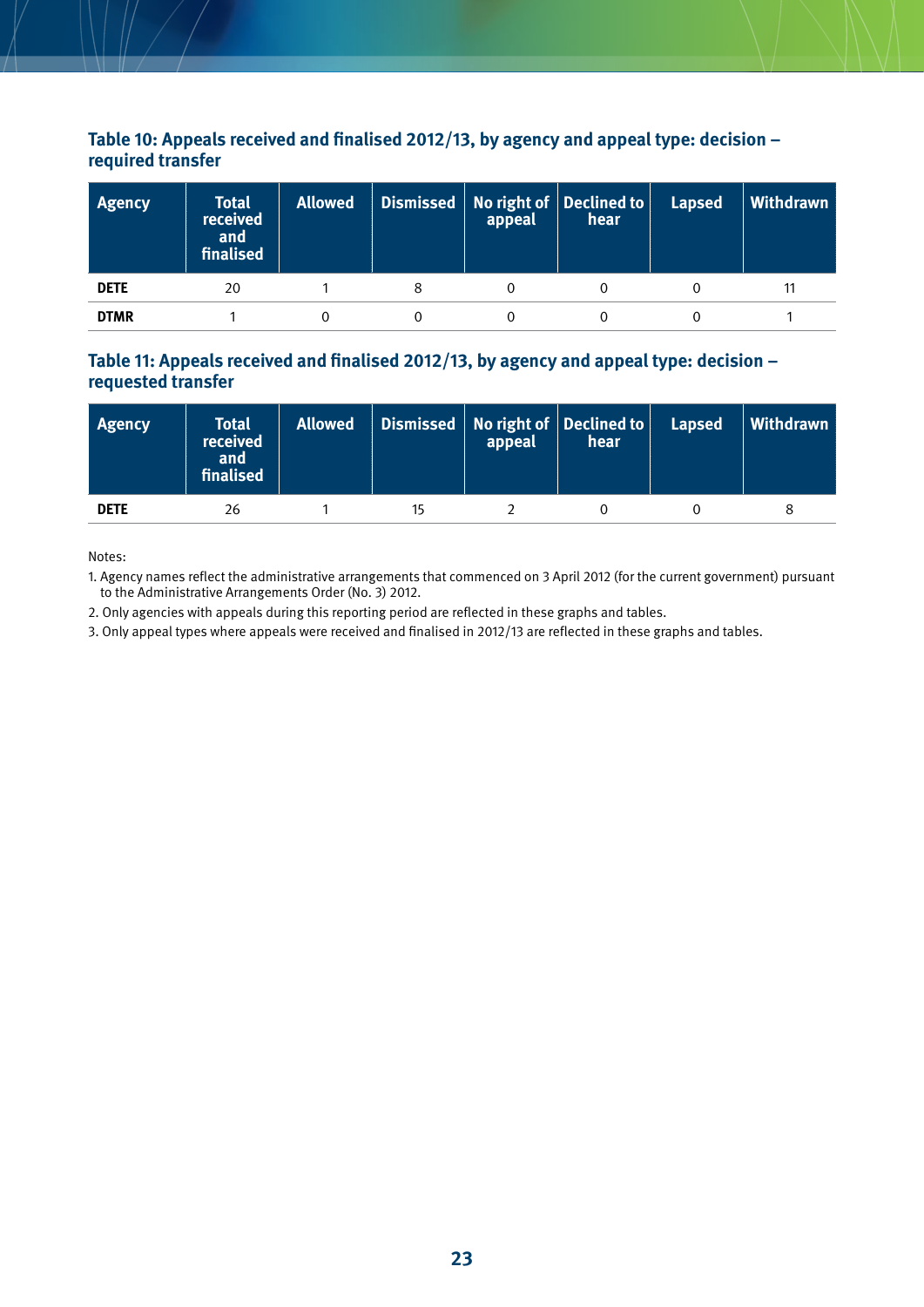### <span id="page-23-0"></span>**Withdrawals**

In 2012/13, 34 appeals were withdrawn. All 34 were withdrawn prior to hearing. Figure 12 depicts the number of withdrawals of appeal, by appeal category in 2012/13.



#### **Figure 12: Withdrawals 2012/13, by appeal category**

# **Hearings**

There were 67 appeal hearings conducted in 2012/13. The majority of hearings, 76% (51 hearings) were conducted on the papers. The remainder were conducted by teleconference or in person.

No data was collected in relation to the number of directions hearings or procedural hearings in 2012/13.

# **Representation**

In 2012/13, appellants were represented in 36% (24) out of a total of 67 appeals heard, of which, 31% (21) were union represented. Teachers comprised just over half of appellants represented by a union noting that teacher transfer appeals accounted for 37% (25 hearings).

Figures 13 and 14 provide a breakdown of appellant representation for appeals heard during 2012/13.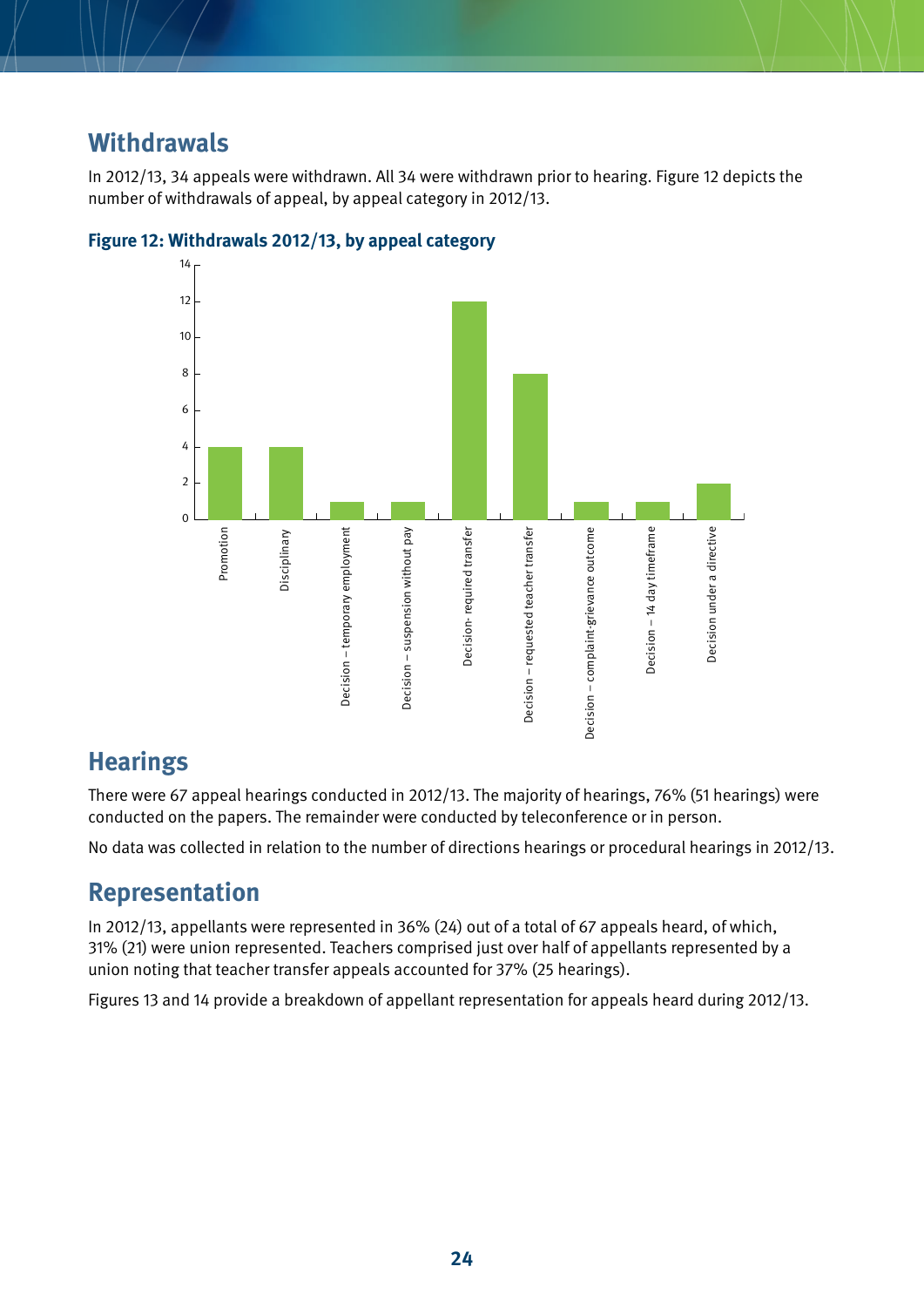<span id="page-24-0"></span>**Figure 13: Appellant representation 2012/13** 



**Figure 14: Appellant representation 2012/13, by appeal type** 



### **Agency compliance with directions and timeliness of decision making**

Agency compliance with directions and timeliness of decision making was not recorded during the transition of the appeals officer role and appeals registry during the 2012/13 reporting period.